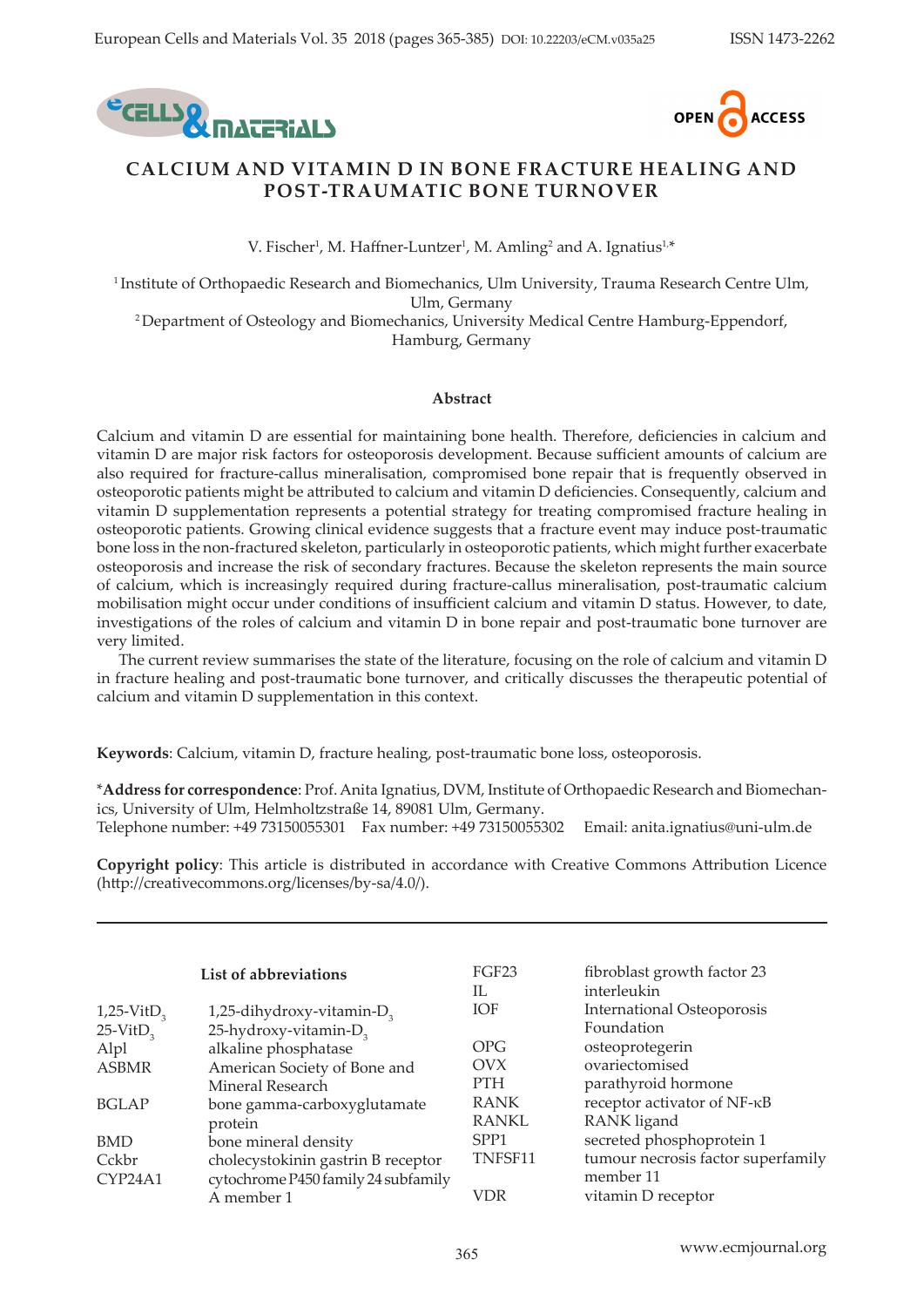## **Introduction**

Osteoporosis is globally the most common age-related skeletal disease, characterised by a progressive decline in bone mass and disruption of the bone micro-architecture, resulting in an increased risk of fragility fractures. Numerous risk factors influence osteoporosis development, including oestrogen decline during menopause, immobilisation, old age and nutrition (Rachner *et al.*, 2011). In respect to nutrition, major osteoporosis risk factors are an insufficient calcium supply and a reduced vitamin D status. Calcium is the main mineral present in bones, where it provides skeletal strength and serves as a reservoir for maintaining blood calcium levels in a physiological range. Vitamin D is the key controller of calcium homeostasis by regulating intestinal calcium absorption, renal calcium reabsorption and bone remodelling (Amling *et al.*, 1999; Li *et al.*, 1997). Both calcium and vitamin D deficiencies promote bone loss through increased bone resorption in order to maintain the blood calcium concentration (Lips and van Schoor, 2011; Peacock, 2010). Vitamin D deficiency is recognised as a global health problem and is expected to increase further because of demographic changes reflecting an aging population (Hosseinnezhad and Holick, 2013). Because of the important roles of calcium and vitamin D in bone health, basic osteoporosis therapy includes their supplementation for individuals at high risk of osteoporosis, including aged postmenopausal females, when dietary calcium and vitamin D intake are insufficient (Cosman *et al.*, 2014). However, osteoporosis treatment is rarely applied in clinics because osteoporosis is a silent disease, which is primarily diagnosed after patients have experienced the first fragility fracture. Even after such a fracture, under-treatment is common, because only 10-20 % of patients receive adequate treatment (Bellantonio *et al.*, 2001; Follin *et al.*, 2003).

Both calcium and vitamin D play key roles in bone mineralisation, which is also part of the fracturehealing process (Claes *et al.*, 2012; Einhorn and Gerstenfeld, 2015). Therefore, it is likely that calcium and vitamin D deficiencies contribute to fracturehealing complications, which are frequently observed in osteoporotic, postmenopausal patients (Nikolaou *et al.*, 2009). However, only limited experimental and even fewer clinical studies investigate the role of calcium and vitamin D in fracture healing, as reviewed here. In addition, only a few investigate post-traumatic changes in the non-fractured skeleton, particularly under calcium- and vitamin-D-deficient conditions. There is growing clinical evidence of systemic bone loss following a fracture, as indicated by a reduction in the total bone mass of 2-15 %, compared to values immediately post-fracture or age-matched controls without fracture (Fox *et al.*, 2000; Karlsson *et al.*, 2000). Systemic bone loss may explain the clinical observation of an increased risk of secondary fractures (Ahmed *et al.*, 2013; Lyles *et al.*, 2008). Experimental data suggest that calcium and vitamin D deficiencies might exacerbate posttraumatic bone loss (Fischer *et al.*, 2017; Haffner-Luntzer *et al.*, 2016). Hereby, calcium, which is required for fracture-callus mineralisation, is increasingly mobilised from the remote skeleton to guarantee sufficient bone repair since the dietary calcium supply does not meet calcium requirements for callus mineralisation. These findings imply a clinical therapeutic requirement for calcium and vitamin D supplementation after fracture.

The scope of the current review was to summarise and analyse the known experimental and clinical data on the role of calcium and vitamin D in regular and osteoporotic fracture healing, as well as in posttraumatic bone turnover. Moreover, the therapeutic potential of calcium and vitamin D supplementation in the clinic, in particular in the prevention of fracturehealing complications and post-traumatic bone loss, is discussed based on the reviewed literature.

**Bone remodelling**

Bone is dynamically remodelled throughout the entire lifespan to replace damaged bone and adapt to mechanical load by the balanced and coupled actions of bone-forming osteoblasts and boneresorbing osteoclasts. Balanced bone remodelling is essential for the maintenance of bone mass and skeletal integrity. The complex process of bone remodelling is regulated by a variety of endogenous and exogenous factors. Primarily, it is regulated through the RANK/RANKL/OPG system acting directly on osteoblast/stroma cells and osteoclast precursors. RANKL, expressed by osteoblasts/stroma cells, binds to the RANK receptor on osteoclast precursors inducing osteoclastogenesis (Suda *et al.*, 1999). Osteoblast-produced OPG functions as a decoy receptor, blocking the effects of RANKL (Hsu *et al.*, 1999). Many local and systemic factors regulating bone remodelling – including transforming growth factor-β, bone morphogenic proteins, cytokines-like IL-1β, IL-6 and tumour necrosis factor-α, hormones such as PTH,  $1,25$ -VitD<sub>3</sub> and oestrogen – mainly signal by influencing the RANK/RANKL/OPG system on osteoblasts/stroma cells, thus keeping the system in balance (Crockett *et al.*, 2011). In addition to these endogenous determinants, exogenous factors, including mechanical loading and nutrition, are involved. Osteocytes sense and respond to mechanical stimuli by the induction of osteo-anabolic signals, including nitric oxide and prostaglandins (Robling *et al.*, 2006). Calcium and vitamin D are the main nutrients exerting important functions in bone remodelling (Gennari, 2001).

Imbalances in bone remodelling can drive bone metabolism towards increased bone formation, favouring abnormal bone gain, as seen in osteosclerosis, or towards increased bone resorption, resulting in bone loss, as observed in osteoporosis.

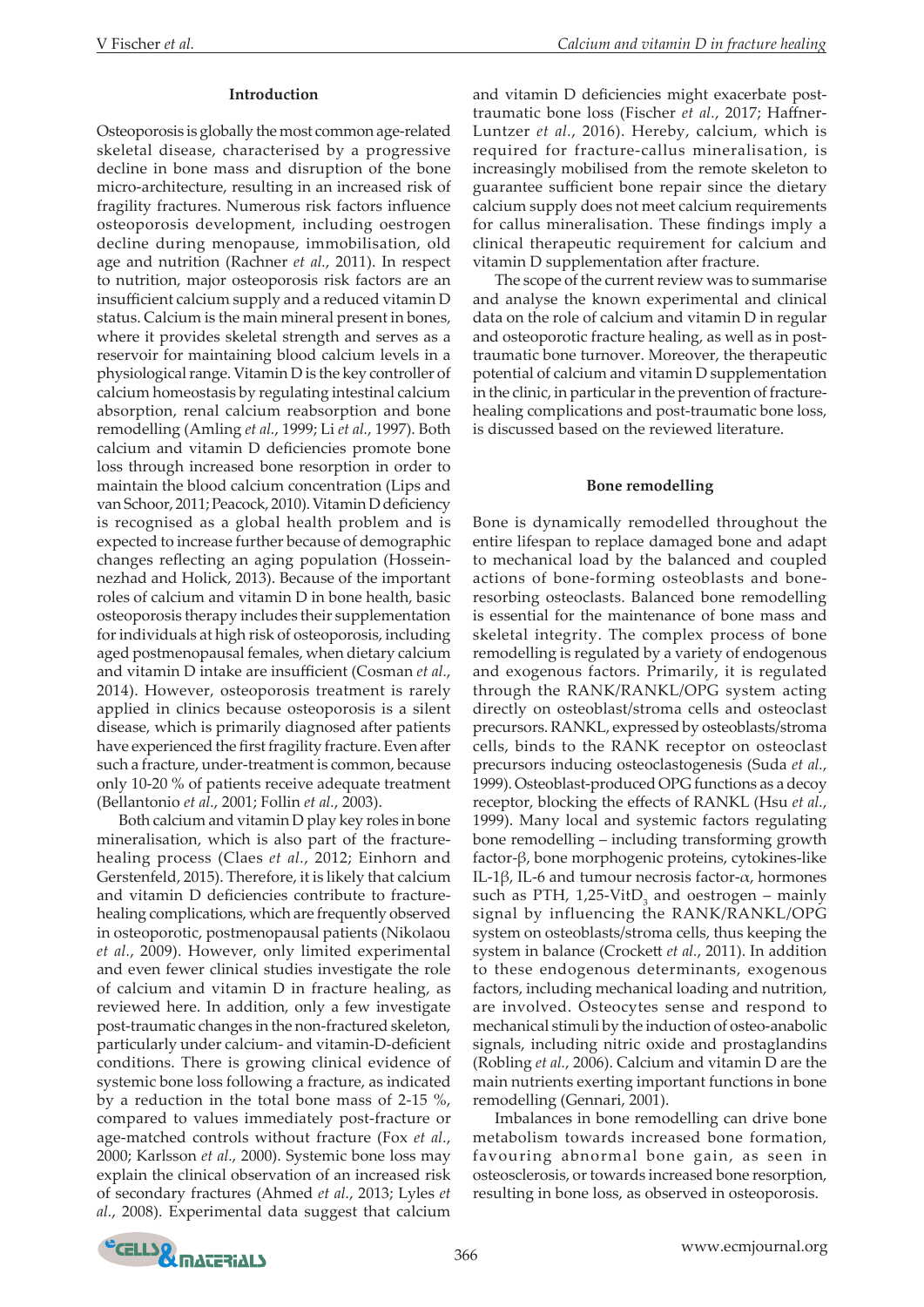# **Calcium and vitamin D involvement in bone remodelling and homeostasis**

Dietary composition, in particular, the amounts of calcium and vitamin D, play an important role in bone remodelling and skeletal integrity (Gennari, 2001). Approximately 99% of the body's calcium is present in bones and teeth, stored as hydroxyapatite responsible for tissue mineralisation. In bone, it provides skeletal strength and serves as a calcium reservoir to maintain constant blood calcium levels. Therefore, calcium is required for skeletal growth, development and maintenance. Calcium requirements differ during the lifetime, depending on the varying needs due to growth in childhood and youth, or during pregnancy and lactation (Nordin, 1997). Calcium as an essential element is only available through the diet. However, dietary calcium recommendations vary widely among countries. For example, the recommended daily calcium intake for the elderly above 65 years in Germany is 1000 mg, in the USA 1200 mg and in the UK 700 mg (German Nutrition Society, 2013; Institute of Medicine, 2011; Prentice, 2013). Differences might arise from variations in data acquisition and interpretation and cultural aspects, including geographic locations, lifestyle and genetics. Under physiological conditions, approximately 30- 40 % of the ingested calcium is absorbed by the gut. Several factors influence calcium absorption rate, including total calcium amount, nature of the calcium complex, acidic conditions in the stomach and small intestine, age and vitamin D status (Fleet, 2017; Krause *et al.*, 2015; Schinke *et al.*, 2009). In the case of high dietary calcium intake, calcium is absorbed by passive diffusion. By contrast, normal to low dietary calcium intake requires active calcium absorption, which is regulated by the active 1,25-Vit $D_3$  acting on the VDR in the intestine (Christakos *et al.*, 2014). Therefore, vitamin D plays a key role in calcium and bone homeostasis.

The fat-soluble vitamin D (cholecalciferol) is ingested as part of the diet or is synthesised in the skin upon ultraviolet-B irradiation (Holick *et al.*, 1980). To acquire physiologic activity, vitamin D is firstly hydroxylated in the liver on carbon 25 by 25-hydoxylase, producing 25-Vit $D_3$  (calcifediol). In the kidney,  $25\text{-}VitD_{3}$  is secondly hydroxylated on carbon 1 by a 1- $\alpha$ -hydroxylase, producing the biologically active 1,25-Vit $D_3$  (calcitriol). In the target tissues,  $1,25$ -Vit $D_3$  binds to its nuclear VDR, a family member of the steroid/thyroid hormone receptors, and functions as a transcription factor. As a heterodimer mainly bound to the retinoid-X-receptor, the VDR binds to vitamin D response elements on the DNA, thus modulating the transcription of numerous vitamin D target genes, including the bone-related genes osteocalcin (BGLAP), osteopontin (SPP1) and RANKL (TNFSF11). The VDR is expressed by most mammalian organs and their respective cell types, including the immune system, gastro-intestinal tract, reproductive organs, kidney, parathyroid gland, skin, heart, brain, muscles and bones, thus suggesting a

broad variety of biological functions (Christakos *et al.*, 2016). However, the key function of  $1,25\text{-}VitD<sub>3</sub>/VDR$ is the regulation of mineral and bone homeostasis (Li *et al.*, 1998).

1,25-Vit $D_{\alpha}$ , PTH and FGF23 (a key regulator of phosphate and vitamin D metabolism) are the main factors maintaining constant blood calcium and phosphate levels by regulating: i) calcium and phosphate absorption in the intestine and reabsorption in the kidney, ii) bone resorption. The main inducer of this complex regulatory network is a change in serum calcium levels, since constant calcium concentrations are essential for many biological functions. The inactivation of the calcium-sensing receptor in the parathyroid glands, resulting from a fall in serum calcium levels, stimulates PTH release (Fig. 1). Circulating PTH binds to its receptor in the kidney, where it enhances calcium reabsorption, phosphate excretion and 1,25-VitD<sub>2</sub> production. Both circulating PTH and  $1,25$ -Vit $D_3$  bind their respective receptors on osteoblasts, thus increasing RANKL expression, which stimulates osteoclastic bone resorption and the release of calcium and phosphate into the circulation. Consequently, calcium levels are restored and negative feedback mechanisms are induced, including the release of calcitonin from the thyroid gland, which reduces calcium reabsorption in the kidney and absorption in the gut and inhibits osteoclastic bone resorption, thus maintaining calcium levels in a physiological range (Fig. 1).

The parallel increase of phosphate levels during the calcium-mediated PTH and  $1,25$ -Vit $D_3$  actions requires the phosphate-lowering actions of FGF23, independent of PTH (Fig. 1). The 32 kDa FGF23, which belongs to the FGF19 subfamily, is increasingly released by osteocytes in bones upon high circulating phosphate and  $1,25$ -VitD<sub>3</sub> concentrations (Liu *et al.*, 2006). In the kidney, FGF23, associated with its cofactor Klotho, binds the FGF1 receptor, thus decreasing renal phosphate reabsorption and increasing its excretion (Urakawa *et al.*, 2006). In addition, FGF23 further reduces phosphate levels by inhibiting  $1,25$ -Vit $D_3$  production in the kidney and probably PTH production in the parathyroid gland (Ben-Dov *et al.*, 2007; Shimada *et al.*, 2004). Several inherited syndromes characterised by abnormalities in FGF23 levels are associated with osteomalacia, thus strengthening the role of FGF23 in bone homeostasis (Shimada *et al.*, 2001; Weber *et al.*, 2003; Yamazaki *et al.*, 2002). In addition, as shown in experimental and clinical studies, genetic Klotho deficiency is associated with reduced bone mass (Kuro-o *et al.*, 1997; Yamada *et al.*, 2005; Zarrabeitia *et al.*, 2007). In contrast, studies investigating associations of serum Klotho and bone mass report controversial results (Baldan *et al.*, 2015; Chalhoub *et al.*, 2016). In osteoporotic elderly, no associations between serum Klotho and bone loss and fracture risk are detected (Chalhoub *et al.*, 2016). Since the membranebound Klotho protein, which is required for FGF23 function in bone, is not measurable in the blood, the

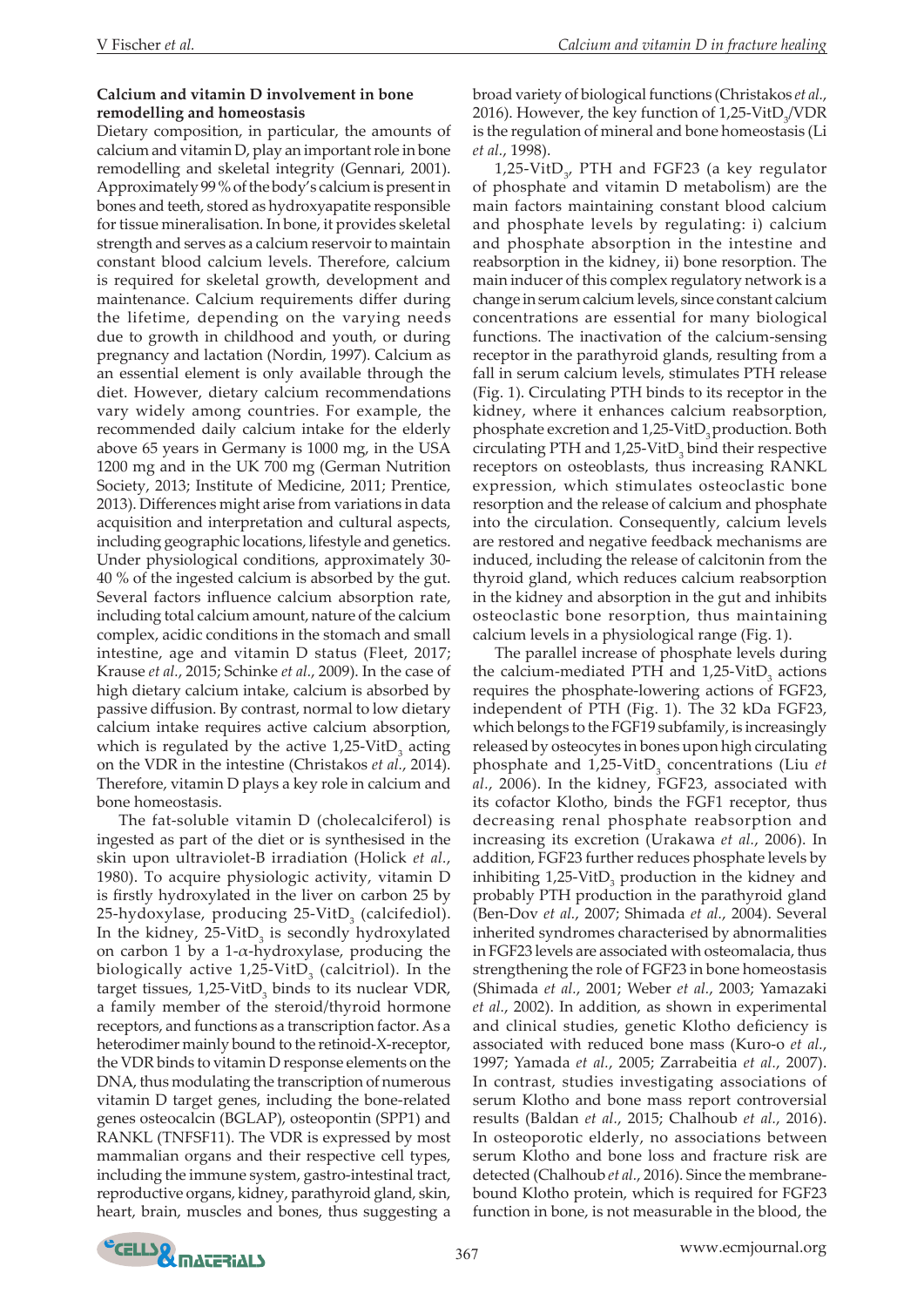relevance of the secreted Klotho protein as a marker for osteoporosis is uncertain and needs to be further examined.

In conclusion, the process of bone remodelling is essential for adapting to the changes in calcium levels. However, a low dietary calcium supply or longlasting vitamin D deficiency, which considerably reduces intestinal calcium absorption and increases PTH concentrations, stimulates bone turnover and excessive bone resorption to restore systemic calcium levels. These mechanisms favour bone loss and osteoporosis development.

### **Calcium and vitamin D in osteoporosis**

Osteoporosis is globally the most common skeletal disease, affecting alone in Europe, USA and Japan an estimated 75 million people, as stated by the IOF in 1997 (Consensus Development Conference, 1997). Due to demographic changes of an aging population, the number has increased in the last decades and will further increase in the future. In 2010, an estimated number of 53.6 and 27.5 million people suffered of osteoporosis in the USA and Europe, respectively (Hernlund *et al.*, 2013; Wright *et al.*, 2014). The IOF estimates that more than 200 million women



**Fig. 1.** Regulation of calcium and bone homeostasis. Upon a fall in serum calcium, PTH is secreted from the parathyroid glands. Circulating PTH increases calcium mobilisation from bones and stimulates both calcium reabsorption and 1,25-VitD<sub>3</sub> synthesis in the kidneys. 1,25-VitD<sub>3</sub> increases calcium absorption in the gut. In response to PTH and 1,25-Vit $D_3$  actions, phosphate levels increase, stimulating FGF23 secretion from bone osteocytes. In the kidney, FGF23 promotes phosphate excretion and inhibits 1,25-VitD<sub>3</sub> production. FGF23 might further inhibit PTH secretion. Restored/high serum calcium levels trigger negative feedback loops, including calcitonin acting on its own receptor, thus reducing renal calcium reabsorption and inhibiting osteoclastic bone resorption (illustrated in bright grey). Ca = calcium; PO = phosphate; PTH = parathyroid hormone; 1,25-(OH)<sub>2</sub>D<sub>3</sub> = 1,25-dihydroxy-vitamin D<sub>3</sub>; FGF23 = fibroblast growth factor 23; VDR = vitamin D receptor; PTHR = parathyroid hormone receptor; FGFR1 = fibroblast growth factor receptor 1; CaR = calcium sensing receptor; CAR = calcitonin receptor.

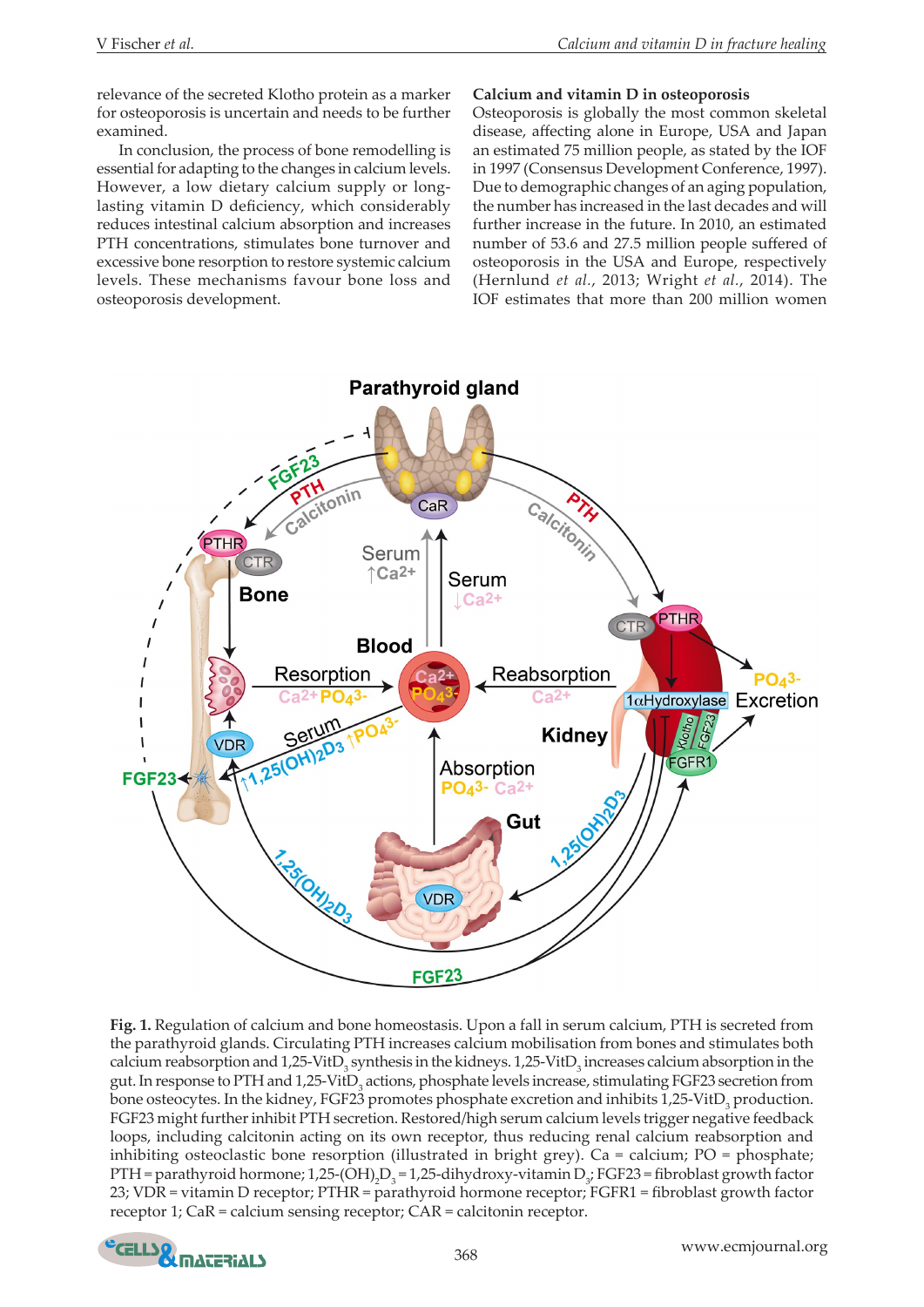worldwide suffer from osteoporosis (Kanis, 2007). The disease is characterised by a progressive decline in bone mass and disruption of bone microarchitecture because of the unbalanced activities of osteoclasts and osteoblasts, where bone resorption exceeds bone formation. According to the World Health Organization, osteoporosis is defined by a reduction in BMD of 2.5 or more standard deviations below the mean BMD of young adults (Cosman *et al.*, 2014). Osteoporosis is associated with an increased risk of fragility fractures, mainly occurring at the spine, hip and wrist. The lifetime risk of an osteoporotic fracture is 40 % in females *versus* 27 % in males (Cooley and Jones, 2001; Kanis *et al.*, 2000). The most common form is postmenopausal osteoporosis, which results from a decline in oestrogen levels because of menopause, and globally affects an estimated 200 million females (Kanis, 2007). Overall, a panel of risk factors, including genetics, gender, age, comorbidities and their therapies, life style and nutrition influence osteoporosis development.

Calcium and vitamin D deficiencies represent the main risk factors influencing osteoporosis development. Changes in serum calcium entail adaptations in bone remodelling, as in the case of increased bone resorption induced by low serum calcium. With a mean daily calcium intake of approximately 700-800 mg in adults in Germany (European Food Safety Authority, 2006), the calcium supply remains slightly below the recommendation of 1000 mg/d (German Nutrition Society, 2013). However, both intestinal calcium absorption and dietary calcium intake decrease with increasing age (Ireland and Fordtran, 1973; Wakimoto and Block, 2001). Such low-to-normal dietary calcium intake requires active intestinal transport by 1,25- VitD<sub>3</sub> (McCormick, 2002). However, vitamin D deficiency is common (Holick and Chen, 2008). One main reason is the low dietary vitamin D intake, because only a few foods have a high vitamin D content, including oily fish, eggs, milk and some dairy products. Because eating habits change with age, the lowest vitamin D supply from the diet is in those above 65 years (Wakimoto and Block, 2001). However, endogenous vitamin D synthesis in the skin upon sunlight exposure supplies 80-90 % of the required vitamin D. Nevertheless, numerous factors, including geographic location, latitude, season, time spent outdoors and clothing, influence dermal vitamin D synthesis. For example, solar irradiation during winter is insufficient to produce vitamin D in people resident in northern countries (Webb *et al.*, 1988). To guarantee optimal bone metabolism and bone health, systemic  $25$ -Vit $D_3$  levels of  $75$  nmol/L or more (> 30 ng/mL) are required, because lower 25-Vit $D_3$  concentrations are associated with bone mineralisation defects (Priemel *et al.*, 2010; von Domarus *et al.*, 2011). Globally, it is estimated that vitamin D deficiency affects approximately 3 billion people (Hossein-nezhad and Holick, 2013). In Europe, roughly 80 % of the population displays insufficient

25-Vit $D_3$  serum levels below 75 nmol/L (< 30 ng/ mL) (Gonzalez-Gross *et al.*, 2012; Holick *et al.*, 2011). Particularly in Germany, widespread vitamin D deficiency is common and occurs through all ages (Hintzpeter *et al.*, 2008a; Hintzpeter *et al.*, 2008b). However, the effects are even more pronounced in the elderly (Schilling, 2012), due to reduced dermal vitamin D-synthesis capacity with age (MacLaughlin and Holick, 1985) and reduced sunlight exposure because of immobility and less time spent outdoor (Bruyere *et al.*, 2014; Holick *et al.*, 1980). Indeed, in Germany, the mean  $25$ -Vit $D_3$  levels are 46.2 nmol/L in adults and 39.1 nmol/L over 65 years (German Nutrition Society, 2012). Particularly in risk groups, including elderly and postmenopausal females, severe vitamin D deficiency might interfere with bone health, because of reduced intestinal calcium absorption capacity. Indeed, several epidemiological studies demonstrate associations between low 25-  $VitD<sub>3</sub>$  levels and reduced bone mass on one side and increased risk of falls and fragility fractures on the other (Bischoff-Ferrari *et al.*, 2014; Kuchuk *et al.*, 2009). Therefore, preventive and therapeutic actions, including nutrient supplementation and food fortification, ensuring minimum circulating 25- Vit $D_3$  levels (75 nmol/L or 30 ng/mL) are required to preserve and restore bone health (Brown *et al.*, 2013a; Brown *et al.*, 2013b).

For osteoporosis and fracture prevention, practical guidelines of the National Osteoporosis Foundation recommend calcium and vitamin D supplementation for high-risk groups, including postmenopausal females (> 50 years old), when dietary calcium and vitamin D intake is insufficient (Cosman *et al.*, 2014). In addition, calcium and vitamin D supplementation is, as basal therapy, always part of other osteoporosis treatments, including bisphosphonates, intermittent PTH application or novel drugs targeting sclerostin, RANKL or cathepsin K (Rachner *et al.*, 2011; Tabatabaei-Malazy *et al.*, 2017). However, the efficiency and safety of calcium, vitamin D or combined calcium and vitamin D supplementations are critically discussed. On the one hand, several clinical trials observe a reduction in hip and non-vertebral fractures because of calcium and vitamin D supplementation (Bischoff-Ferrari *et al.*, 2008; Bischoff-Ferrari *et al.*, 2005; Chapuy *et al.*, 1992; Warensjo *et al.*, 2011). In addition, a metaanalysis by Tang *et al.* (2007) report that calcium and vitamin D supplementation reduce osteoporoticfracture occurrence, thus corroborating the beneficial effects of calcium and vitamin D supplementation on fracture risk reduction. On the other hand, some meta-analyses do not observe associations between calcium and vitamin D supplementation and fracture-risk reduction (Bolland *et al.*, 2015; Peacock *et al.*, 2000; Zhao *et al.*, 2017). However, most of these studies are conducted in healthy communitydwelling adults, who clearly do not profit from calcium or vitamin D supplements. By contrast, risk groups of elderly, particularly postmenopausal

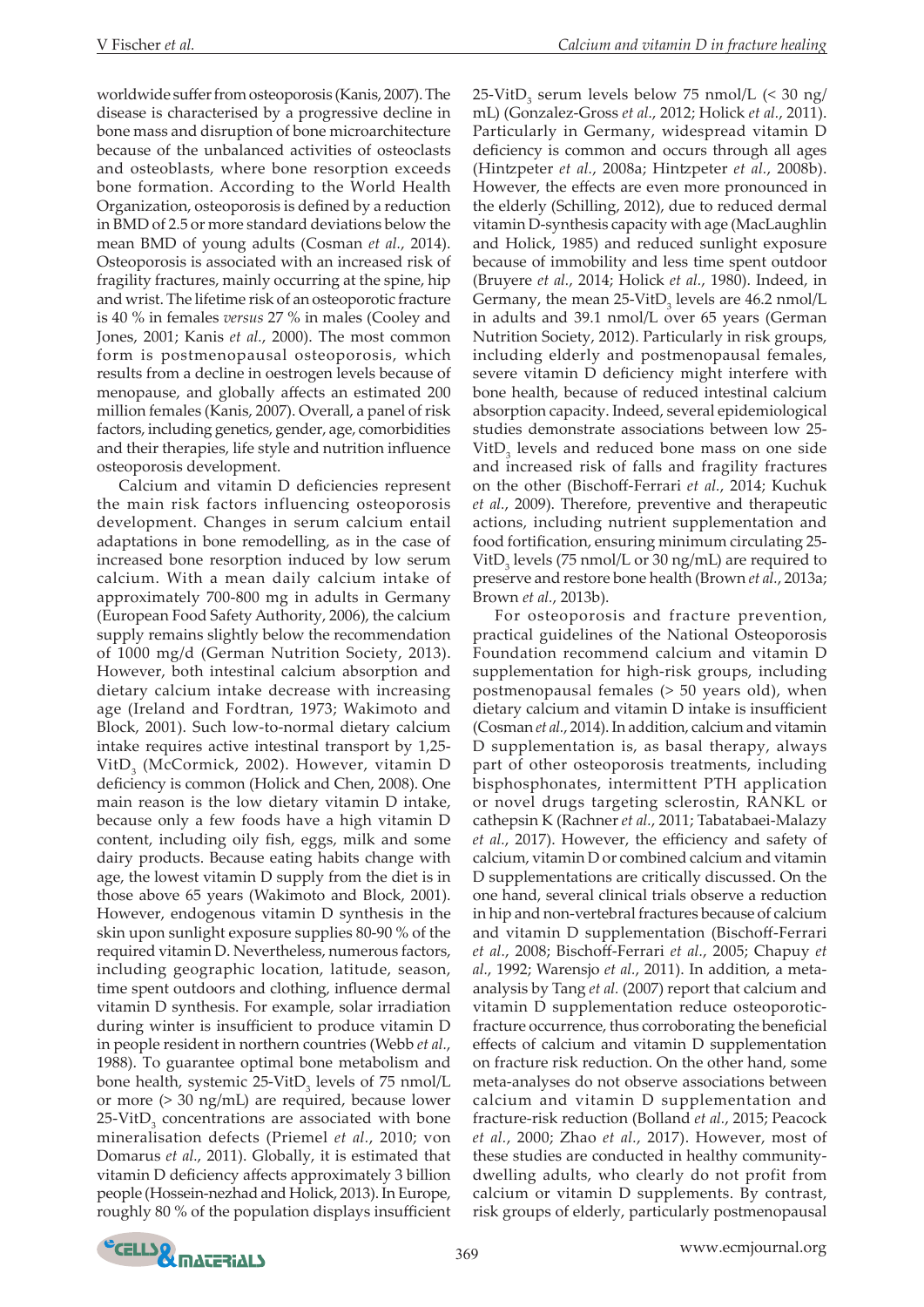females, displaying reduced calcium intake and insufficient vitamin D status benefit from calcium and vitamin D supplements (Harvey *et al.*, 2017; Tang *et al.*, 2007). Confirming this, a very recently published statement of the ASBMR warns of reports highlighting no beneficial effects of calcium and vitamin D supplementation in community-dwelling adults, because such meta-analyses frequently focus only on healthy adults. The ASBMR clearly state that these findings do not apply to osteoporotic patients or patients taking bone protective drugs, including bisphosphonates and PTH, because calcium and vitamin D supplementation, as a part of a basal therapy, influences drug efficiency and treatment success (Web ref. 1). However, a general populationbased treatment with calcium and vitamin D is not recommended, because beneficial health effects are, to date, not demonstrated (Harvey *et al.*, 2017). Sufficient calcium and vitamin D should be obtained through the diet or skin synthesis. However, when this is not achievable, supplements are recommended for risk groups (Cosman *et al.*, 2014). To exclude critically discussed and still scientifically unproven side effects of increased calcium levels due to supplementation – which might favour the development of kidney stones, cardiovascular diseases or gastrointestinal symptoms – patients with a history of these diseases should be monitored for serum parameters of calcium metabolism. However, the tolerable upper calcium limit posing no risk of adverse health effects for the general population is 2500 mg/d, which is not reached by the dietary supply or calcium supplements, commonly containing 500-1200 mg of calcium (European Food Safety Authority, 2006).

Osteoporosis is frequently under-treated and under-diagnosed until patients have experienced the first osteoporotic fracture. Even after such a fracture, only 10-20 % of patients receive adequate osteoporosis treatment, including calcium and vitamin D supplementations (Bellantonio *et al.*, 2001; Follin *et al.*, 2003; Weaver *et al.*, 2017). The main reasons are a lack of diagnosis and therapy initiation, possibly because of side effects, uncertain efficiencies, high costs and patient's health status, compliance and motivation. In addition, the primary goal of trauma surgeons is fracture stabilisation and reduction, which might be one reason for the lack of diagnosis and treatment initiation (Weaver *et al.*, 2017). Interdisciplinary approaches strengthening the collaboration of trauma surgeons, osteologists and nutritionists might reduce the existing therapy deficit, which may further reduce the risk of fragility fractures.

# **Fracture healing**

Fractures caused by osteoporosis occur in one third of females and one fifth of males over 50 years. Globally, approximately 9 million people with osteoporosis suffer a fracture annually (Johnell and Kanis, 2006). Thus, because of ongoing demographic changes with an aging population, the incidence of fractures will further increase. Bone fractures normally heal without complications and any scar formation. However, under specific conditions, including old age, impaired health status, comorbidities and severe injuries/traumas, the repair process may fail (Claes *et al.*, 2012). Therefore, a total of 5-10 % of all fractures display disturbed bone healing (Zura *et al.*, 2016). Bone fracture healing is a highly dynamic, complex and tightly regulated process that involves the interplay of many cells and molecular mediators, including growth factors and cytokines, and is further influenced by the biomechanical environment of the fracture-healing zone. The repair process proceeds in three overlapping phases: inflammation, repair and remodelling. The inflammatory phase is characterised by tissue and cell damage, rupture of blood vessels and recruitment of immune cells to the fracture haematoma. During the repair phase, intramembranous and endochondral ossification drive fracture-callus formation and growth towards the fracture gap until bony bridging. During remodelling, the newly formed woven bone is replaced by lamellar bone, thus restoring the original bone structure and stability (Claes *et al.*, 2012). The changes that occur with the onset of osteoporosis might interfere with this complex and tightly regulated repair process. Indeed, compromised bone repair is frequently observed in osteoporotic patients (Cornell *et al.*, 2003; Nikolaou *et al.*, 2009; Zura *et al.*, 2016). However, pathomechanisms are still poorly understood and further research is needed.

# **Osteoporotic fracture healing**

Osteoporotic fractures are more frequently associated with complications, including infections and implant failure, resulting in expensive aftercare with prolonged hospitalisation periods and increased morbidity and mortality rates. Implant failure occurs in approximately 10-25 % of osteoporotic fracture cases (von Ruden and Augat, 2016). The total complication rate, not only including bonerelated complications but also infections, pneumonia and anaemia, is approximately 60 % after hip and 50 % after vertebral fractures and increases with age (Lehmann *et al.*, 2016). Nikolaou *et al.* (2009) demonstrate that fracture-healing time is significantly prolonged in older osteoporotic patients, thus indicating a delay of the repair process. Furthermore, half of the osteoporotic patients do not fully recover after hip injury (Cornell *et al.*, 2003). Epidemiological analysis show that the risk of fracture non-union is significantly increased in osteoporotic patients (Zura *et al.*, 2016). Therefore, osteoporosis affects the boneregenerative capacity, resulting in fracture-healing complications. However, it is still strongly debated whether osteoporotic bones heal worse because of poor fixation stability in fragile bone or whether the

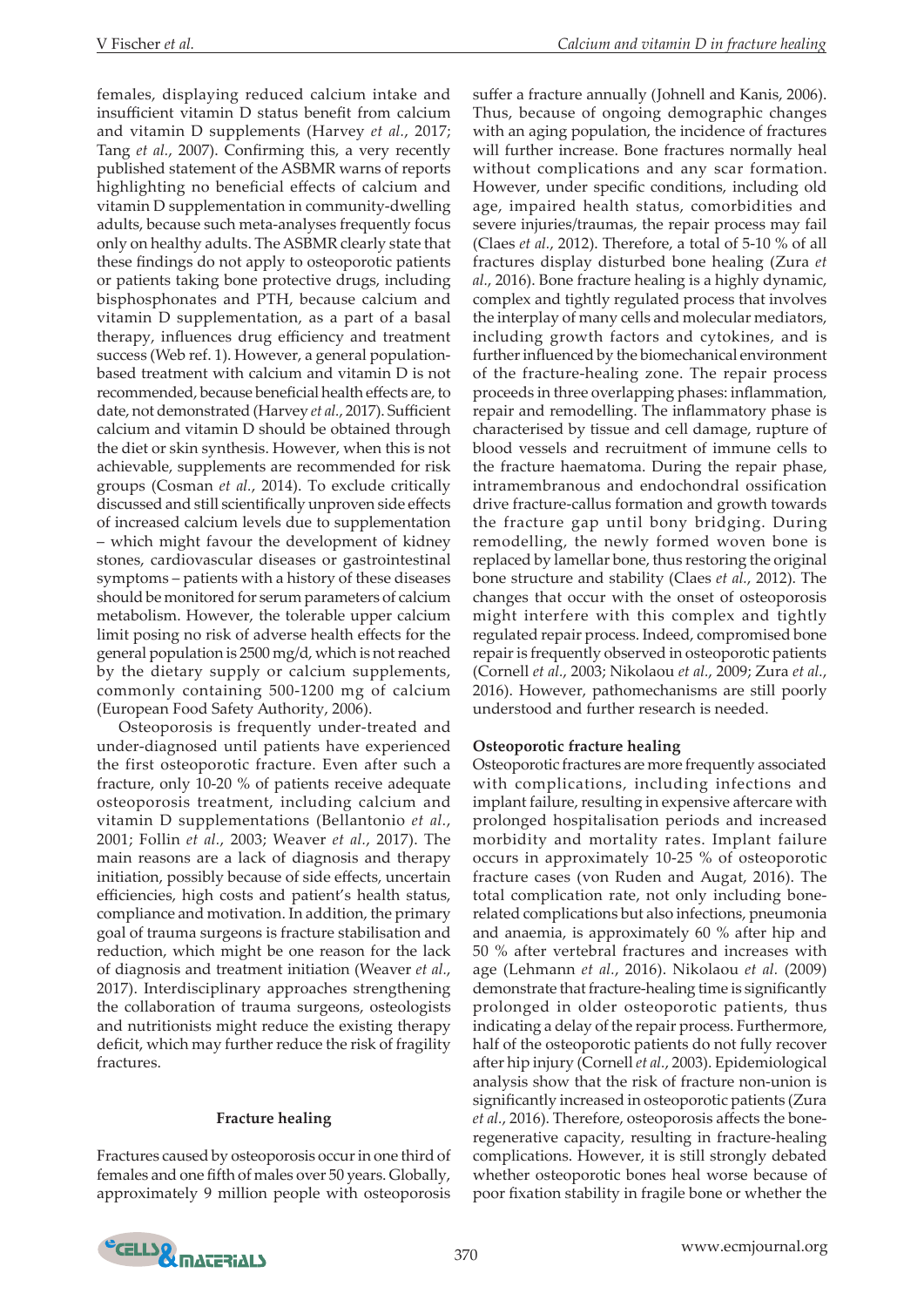**Table 1.** Summary of experimental and clinical studies on the effects of calcium and vitamin D on fracture healing. s.c.: subcutaneous; i.m.: intramuscular.

| Study and fracture type                                                                                                                                                | <b>Treatment</b>                                                                | <b>Fracture-healing outcome</b>                                                | Authors                         |  |  |  |
|------------------------------------------------------------------------------------------------------------------------------------------------------------------------|---------------------------------------------------------------------------------|--------------------------------------------------------------------------------|---------------------------------|--|--|--|
|                                                                                                                                                                        | <b>Experimental studies</b>                                                     |                                                                                |                                 |  |  |  |
| Male rats (age: 2 weeks)<br>hind leg fracture                                                                                                                          | Calcium- and/or<br>phosphorus-deficient<br>diet                                 | Impaired healing: $\blacklozenge$ callus<br>mineralisation                     | Doepfner, 1970                  |  |  |  |
| Male rats<br>femur drill hole defect                                                                                                                                   | Injection (s.c.) of $1,25$ -<br>VitD <sub>3</sub>                               | Improved healing: $\spadesuit$<br>biomechanical properties                     | Lindgren et al., 1981           |  |  |  |
| Male rats (age: mature)<br>femur fracture,<br>intramedullary fixation                                                                                                  | Calcium-/vitamin<br>D-deficient diet<br>Calcium-/vitamin<br>D-supplemented diet | Regular healing<br>Regular healing                                             | Einhorn et al., 1986            |  |  |  |
| Male guinea pigs<br>tibia fracture                                                                                                                                     | Single high-dose<br>injection (i.m.) of<br>vitamin D                            | Improved healing:<br>blood supply,<br>callus formation and<br>mineralisation   | Omeroglu et al.,<br>1997b       |  |  |  |
| Male rabbits (age: 3<br>months)<br>femur fracture,<br>intramedullary fixation                                                                                          | Single high-dose<br>injection (i.m.) of<br>vitamin D                            | Improved healing: $\spadesuit$<br>biomechanical competence                     | Omeroglu et al.,<br>1997a       |  |  |  |
| Male rats (age: 18 months)<br>femur fracture,<br>intramedullary fixation                                                                                               | Injection (s.c.) of<br>$25-VitD3$                                               | Improved healing: $\spadesuit$<br>biomechanical competence                     | Delgado-Marinez<br>et al., 1998 |  |  |  |
| Female rats (age: 2 months)<br>ovariectomy, femur<br>fracture, intramedullary<br>fixation                                                                              | Calcium-deficient diet                                                          | Impaired healing: $\blacklozenge$ bone<br>content, biomechanical<br>properties | Namkung-Matthai<br>et al., 2001 |  |  |  |
| Male rats<br>Tibia fracture,<br>intramedullary fixation                                                                                                                | Injections (i.m.) of<br>calcium/vitamin D                                       | Improved healing: $\spadesuit$<br>biomechanical properties                     | Aslan et al., 2006              |  |  |  |
| Female rats (age: 10 weeks)<br>ovariectomy, tibia fracture,<br>intramedullary fixation                                                                                 | Vitamin D-deficient diet                                                        | Regular healing                                                                | Melhus et al., 2007             |  |  |  |
| Female rats (age 6: months)<br>ovariectomy, femur<br>fracture, intramedullary<br>fixation                                                                              | 1,25-Vit $D_3$<br>supplementation (oral<br>gavage)                              | Improved healing: $\spadesuit$<br>biomechanical properties,<br>bone content    | Fu et al., 2009                 |  |  |  |
| Female mice (age: 26<br>weeks)<br>femur fracture, external<br>fixation                                                                                                 | Calcium deficiency due<br>to malabsorption<br>Calcium-supplemented<br>diet      | Regular healing<br>Improved healing: $\spadesuit$<br>biomechanical properties, | Haffner-Luntzer et<br>al., 2016 |  |  |  |
| Calcium-/vitamin<br>Female mice (age: 26<br>D-deficient diet<br>weeks)<br>ovariectomy, femur<br>Calcium-/vitamin<br>fracture, external fixation<br>D-supplemented diet |                                                                                 | Regular healing<br>Improved healing: $\uparrow$<br>biomechanical properties    | Fischer et al., 2017            |  |  |  |
| <b>Clinical studies</b>                                                                                                                                                |                                                                                 |                                                                                |                                 |  |  |  |
| Postmenopausal women<br>$(n = 30;$ mean age: 78 years),<br>randomised placebo-<br>controlled study, proximal<br>humerus fracture                                       | Calcium/vitamin D<br>supplementation                                            | Improved healing: $\spadesuit$ bone<br>content in fracture callus              | Doetsch et al., 2004            |  |  |  |

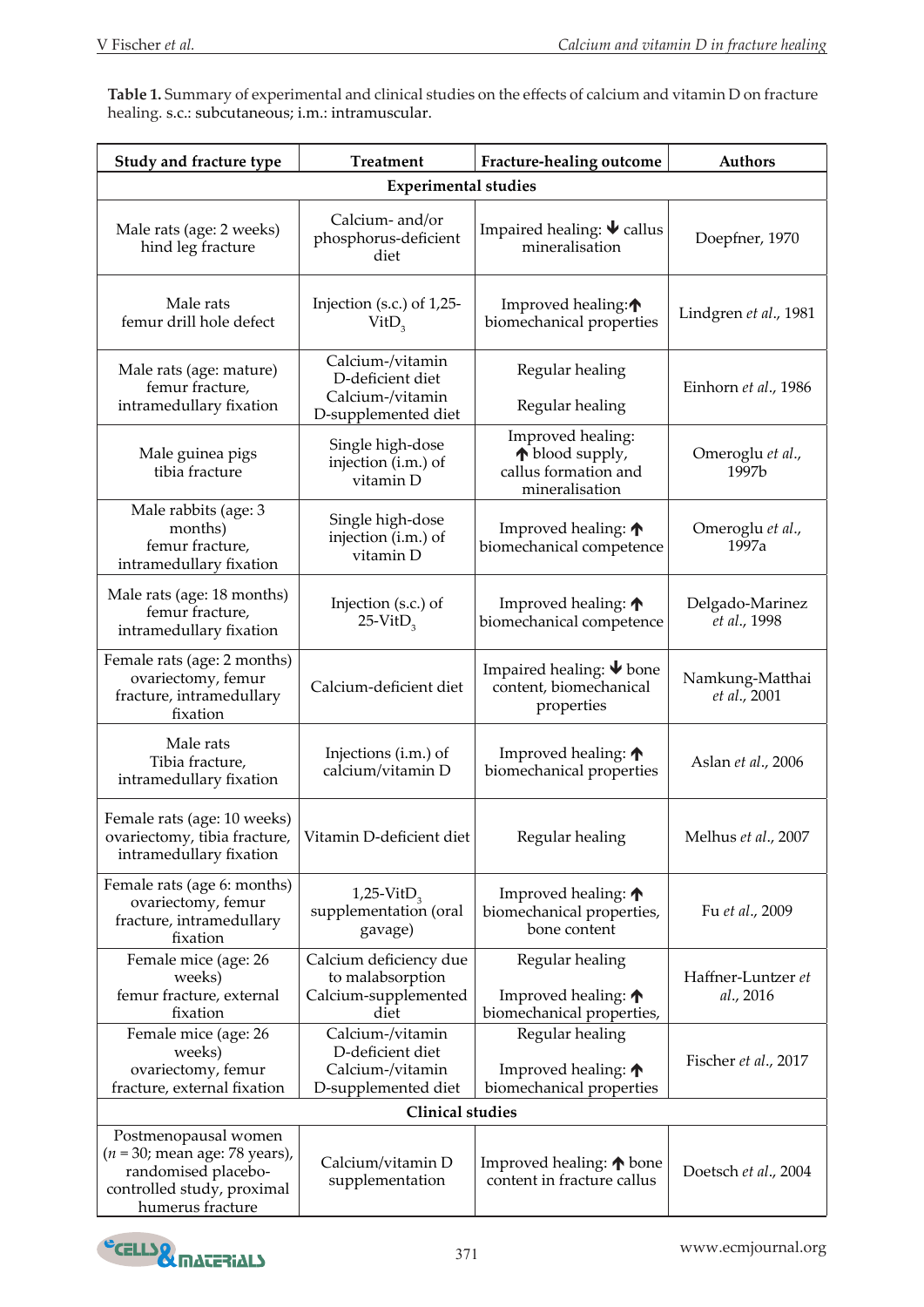biological healing potential is reduced (Nikolaou *et al.*, 2009). Clinical trials frequently highlight the surgical complications of osteoporotic fracture treatment, whereas experimental studies have the advantage of investigating the biological regeneration capacity and the fracture-healing outcome more reliably. During recent years, several experimental studies, mostly performed in OVX rodents, mimicking the clinical picture of oestrogen depletion after menopause, reveal a reduced regeneration potential during all stages of bone repair. This is indicated by a reduced amount of newly-formed bone and diminished biomechanical competence of the fracture callus (Meyer *et al.*, 2001; Namkung-Matthai *et al.*, 2001; Wang *et al.*, 2005), as well as changes in angiogenesis (Sun *et al.*, 2012), cartilage formation (Islam *et al.*, 2005) and osteoblast and osteoclast functions in the fracture callus (Islam *et al.*, 2005; Xu *et al.*, 2004). Because osteoporosis is a multifactorial disease, the biological reasons for impaired bone repair are manifold, including a disturbed immune response after fracture (Haffner-Luntzer *et al.*, 2017), disturbances in osteoanabolic signalling pathways (Heilmann *et al.*, 2013; Ke *et al.*, 2012; Xu *et al.*, 2014) and changes in oestrogen levels and signalling (Beil *et al.*, 2010; Haffner-Luntzer *et al.*, 2018; Wehrle *et al.*, 2015).

Many experimental studies report delayed and disturbed fracture healing in osteoporosis. However, the pathomechanisms of osteoporotic fracture healing are multifactorial and still poorly understood, thus needing further investigation. Regarding the increasing number of elderly, osteoporosis and fragility fractures, the identification of the mechanisms disturbing osteoporotic bone healing is of considerable clinical relevance for the development of new therapeutic strategies. Notably, the role of calcium and vitamin D in fracture healing in this context is, to date, poorly investigated.

# **Calcium and vitamin D involvement in bone repair**

Because calcium and vitamin D play pivotal roles in bone remodelling and mineralisation and while mineralisation is an essential part of fracturecallus formation, both nutrients may influence the fracture-healing process. Calcium is essential for callus mineralisation: approximately 1.7-2.3 g of hydroxyapatite deposition is needed per cm<sup>3</sup> of bony callus, as shown by determining calcium kinetics with radioactive Ca<sup>45</sup> during callus development in rats (Bauer, 1954; Herman and Richelle, 1961; Lemaire, 1966). Therefore, it is likely that deficiencies in calcium and vitamin D negatively influence fracture healing. Notably, there is only a limited number of conflicting experimental studies, some published many decades ago, investigating the effect of calcium and/or vitamin D deficiency on fracture healing (Table 1). Some of these animal studies are already reviewed by Eschle and Aeschlimann (2011). Rats deficient in dietary calcium display a reduced fracture callus mineralisation, as shown by a lower callus

weight (Doepfner, 1970). Similarly, osteoporotic rats with calcium deficiency exhibit diminished callus bone content, quality and biomechanical competence (Namkung-Matthai *et al.*, 2001). By contrast, regular fracture healing is observed in calcium- and vitamin-D-deficient rats (Einhorn *et al.*, 1986), osteoporotic rats receiving a vitamin-D-deficient diet (Melhus *et al.*, 2007) and mice displaying intestinal calcium malabsorption (Haffner-Luntzer *et al.*, 2016). Differences in results may arise from the widely varying experimental conditions. In addition, only a few studies consider the aspect of osteoporosis/ oestrogen-deficiency. However, elderly patients with healing complications and non-unions are more frequently vitamin-D-deficient when compared to patients with uneventful bone regeneration (Di Monaco *et al.*, 2006; Pourfeizi *et al.*, 2013; Warner *et al.*, 2016). Summarising these experimental and clinical data, the influence of calcium and vitamin D deficiency on bone repair is greatly debated and poorly investigated. More preclinical and clinical studies are needed.

Many more studies investigate the effects of calcium and vitamin D supplementation on fracture-healing (Table 1). Most of these studies are performed in rats that are injected with vitamin D (cholecalciferol),  $25$ -Vit $D_3$  or  $1,25$ -Vit $D_3$  after fracture. Improved healing is observed, as indicated by improved biomechanical properties and increased bone content of the fractured bones (Aslan *et al.*, 2006; Delgado-Martinez *et al.*, 1998; Lindgren *et al.*, 1981; Omeroglu *et al.*, 1997a; Omeroglu *et al.*, 1997b) as well as an accelerated fracture-callus remodelling after oral 1,25-VitD<sub>3</sub> administration (Fu *et al.*, 2009). By contrast, rats receiving a mineral-enriched diet containing calcium and vitamin D display a regular fracture healing (Einhorn *et al.*, 1986). Haffner-Luntzer *et al.* (2016) observe improved fracture healing as demonstrated by increased flexural rigidity of the fractured femora and enhanced callus bone formation in mice fed with a calcium-supplemented diet. In agreement with these findings, fracture healing is also improved in OVX-mice that display chronic calcium and vitamin D deficiency before fracture when supplemented with calcium and vitamin D immediately after fracture occurrence (Fischer *et al.*, 2017). These mice exhibit improved biomechanical fracture-callus properties and the highest percentage of bony-bridged fracture gaps, indicating successful fracture healing. Cellular parameters are also changed, because osteoclasts are reduced and osteoblasts increased in the calli of supplemented mice (Fischer *et al.*, 2017). Corroborating these findings, a prospective, randomised placebo-controlled clinical study, with postmenopausal females receiving calcium and vitamin D after fracture, describe increased bone content in the fractured area 6 weeks after proximal humerus fracture because of supplementation, compared to placebo-receiving controls (Doetsch *et al.*, 2004). However, this is currently the only clinical study investigating the fracture-healing outcome. In

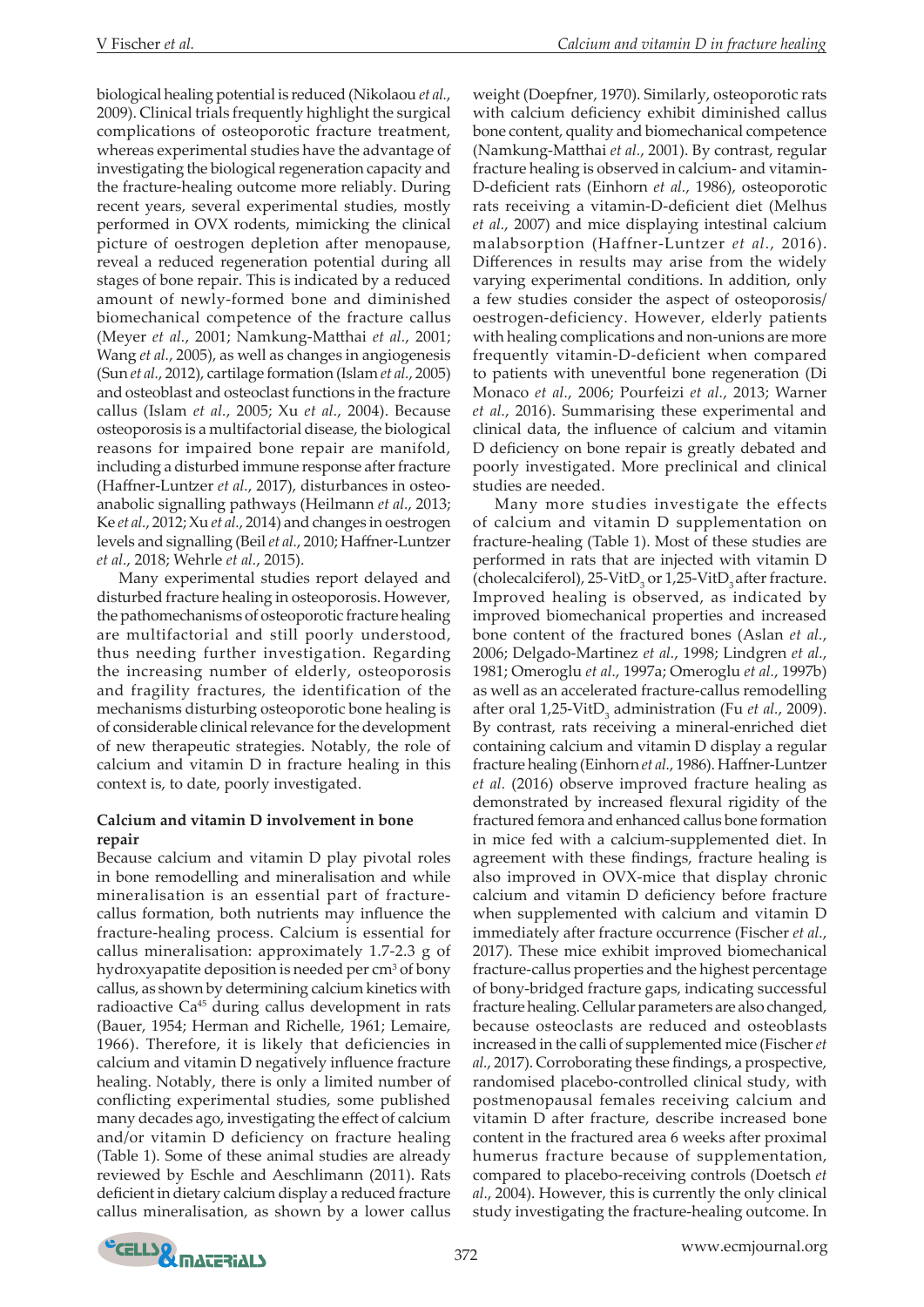several clinical studies calcium and vitamin D are supplemented after fracture, but these studies focus on the effects on total BMD, fracture prevention or changes in serum bone parameters and not specifically on bone healing itself (Harwood *et al.*, 2004; Kolb *et al.*, 2013).

Most experimental and clinical studies support beneficial effects of calcium and vitamin D supplementation during bone repair. However, as previously reviewed by others, clinical studies addressing the effects of calcium and vitamin D on fracture healing are rare and data on beneficial effects remain inconclusive (Gorter *et al.*, 2014; Sprague *et al.*, 2016). Within the reviewed human studies, only a few investigate the fracture-healing outcome, whereas most only measured the effects of supplementation on changes in 25-Vit $D_3$  levels. Therefore, more clinical placebo-controlled randomised trials are needed, in which patients, particularly with chronic calcium and vitamin D deficiency, are supplemented with both nutrients during the healing process and the fracture-healing outcome is evaluated.

Both indirect and direct effects of calcium and vitamin D in bone repair are discussed. Fischer *et al.* (2017) observe improved calcium balance as shown by reduced serum PTH levels in calcium- and vitamin-D-supplemented mice. These findings corroborate the overall accepted assumption that the positive effects of vitamin D are mainly indirect through its endocrine actions on calcium homeostasis, thus increasing systemic calcium availability. The authors listed in Table 1 share this opinion. However, direct effects of vitamin D locally in the fracture callus could also possibly influence the healing process. Increased VDR expression is found in the fracture callus of supplemented mice, thus supporting this hypothesis (Fischer *et al.*, 2017). VDR expression is described for a broad variety of body's cells, including cells of the immune and skeletal systems (Christakos, 2002; van Driel *et al.*, 2006; van Leeuwen *et al.*, 1991; Wang *et al.*, 2014; Zarei *et al.*, 2016). *In vitro* experiments demonstrate that 1,25-Vit $D_3$  binding to the VDR on osteoblasts enhances osteoblast differentiation and mineralisation, as indicated by an increased expression of the osteoblast differentiation marker *Alpl* (Matsumoto *et al.*, 1991; van Driel *et al.*, 2006; Woeckel *et al.*, 2010). Interestingly, *Alpl* expression in the fracture callus of mice supplemented with calcium and vitamin D is also increased. Therefore, enhanced VDR signalling in the fracture callus might contribute to the improved fracture healing observed after calcium and vitamin D supplementation. However, the exact mechanisms need to be determined in the future. For this purpose, also the local expression of 1,25-Vit $D_3$  target genes and signalling pathways, including genes of vitamin D metabolism itself (*e.g.* CYP24A1 enzyme for vitamin D degradation) and of bone metabolism (*e.g. Rankl, Opg*, Wingless signalling), as well as systemic 1,25-Vit $\mathrm{D}_\mathrm{3}$  levels should be addressed. In addition, other regulatory factors controlling calcium and vitamin D metabolism

should be included in any future analysis. Fischer *et al.* (2017) observe that vitamin D and phosphateregulating FGF23 are increased in mice supplemented with calcium and vitamin D after fracture. In agreement with this, increased FGF23 levels are observed in clinics after successful and uneventful hip-replacement therapy (Goebel *et al.*, 2009). Using a sheep model of regular and delayed fracture healing, Goebel *et al.* (2009) further observe an up-regulation of the FGF23 mRNA in the fracture callus during regular fracture healing, but not under conditions of delayed healing. By contrast, Fischer *et al.* (2017) do not detect any differences in the local gene and protein expression of FGF23 and its main receptor FGFR1 in the fracture callus of supplemented mice as compared to control and calcium- and vitamin-D-deficient mice. Differences in FGF23 expression patterns might be due to the different animal models used. Therefore, further studies are needed to clarify the observations of systemically increased FGF23 turnover after fracture due to supplementation.

In conclusion, most experimental and clinical studies observe a positive influence of calcium and vitamin D supplementation on the fracture-healing outcome. These findings support the therapeutic potential of calcium and vitamin D supplementation after fracture in clinics for osteoporotic patients with insufficient calcium/vitamin D status. These patients frequently suffer from fracture-healing complications, which might be ameliorated in the case of a sufficient calcium and vitamin D supply.

#### **Post-traumatic bone turnover**

In addition to fracture-healing complications, osteoporotic patients who have experienced their first fragility fracture further display a 2 to 4-fold increased risk of a future fracture (Ahmed *et al.*, 2013; Center *et al.*, 2007; Kanis *et al.*, 2004; Klotzbuecher *et al.*, 2000; Lyles *et al.*, 2008; Omsland *et al.*, 2013). The fracture risk is higher in the first years after fracture and declines thereafter; however, it always remains higher when compared to patients without a previous fracture (Johnell *et al.*, 2001; Lindsay *et al.*, 2001; Ryg *et al.*, 2009). Subsequent fractures are further related to a reduced mobility and quality of life and an increased mortality in comparison to the first fragility fracture (Bliuc *et al.*, 2009; Sawalha and Parker, 2012). Therefore, therapeutic strategies reducing the secondary fracture risk are needed. However, the reasons for the increased risk of secondary fractures are currently unknown but might be the consequence of an accelerated decline in systemic bone mass in these individuals.

#### **Systemic bone loss following fracture**

Clinical data suggest systemic bone loss following fracture (Table 2**a**,**b**). Bone loss occurring at the broken extremity, particularly in close proximity to the fracture area, is well described and mainly

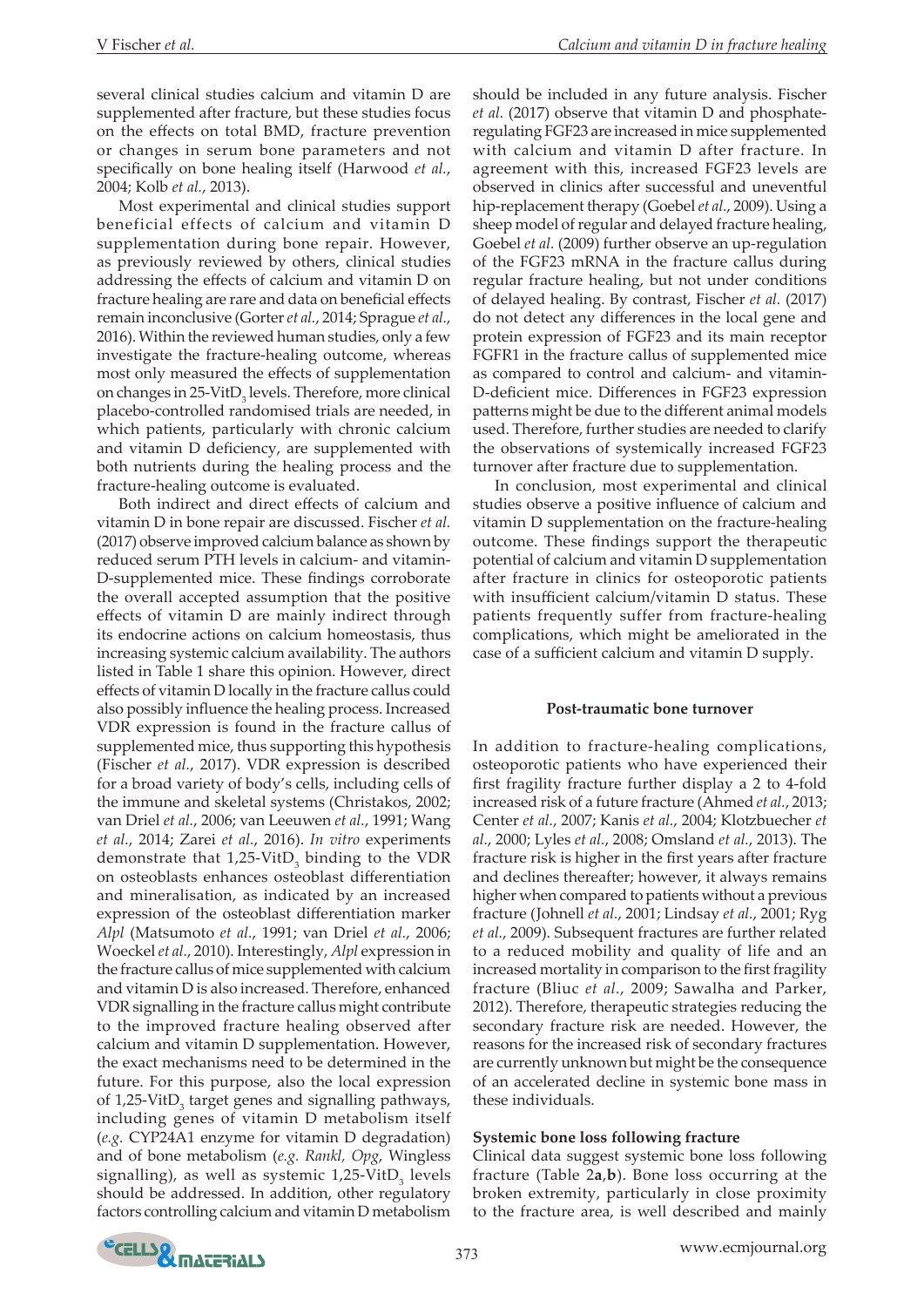|                                                                                                                          | Table 2a. Summary of clinical studies examining systemic changes in bone mineral density after fracture. BMD: bone mineral density; DEXA: dual energy X-ray<br>absorptiometry; qCT: quantitative computed tomography. |                                                                                               |                                                                                                                                        |                                                                                       |                                   |
|--------------------------------------------------------------------------------------------------------------------------|-----------------------------------------------------------------------------------------------------------------------------------------------------------------------------------------------------------------------|-----------------------------------------------------------------------------------------------|----------------------------------------------------------------------------------------------------------------------------------------|---------------------------------------------------------------------------------------|-----------------------------------|
| Study population                                                                                                         | (site, time points, method)<br><b>BMD</b> measurement                                                                                                                                                                 | Reference values/group                                                                        | Outcome-BMD change (%)                                                                                                                 | Conclusion                                                                            | Authors                           |
| Elderly patients ( $n = 83$ , mean<br>age: 77 years), hip fracture                                                       | Lumbar spine, non-fractured hip<br>12 months<br><b>DEXA</b>                                                                                                                                                           | Baseline values                                                                               | Spine: $-2.4\%$ (12 months)<br>$Hip: -5.4% (12 months)$                                                                                | Systemic bone loss<br>after fracture                                                  | Dirschl et al.,<br>1997           |
| Elderly patients ( $n = 85$ , mean<br>age: 73 years), hip fracture                                                       | Lumbar spine, non-fractured hip<br>12 months, 6 years<br><b>DEXA</b>                                                                                                                                                  | <b>Baseline</b> values                                                                        | Lumbar spine: $+4.5\%$ (1 to 6 years)<br>Lumbar spine: $-1.8$ % (12 months)<br>Hip: +7.7% (1 to 6 years)<br>Hip: $-4.3 \% (12 months)$ | Initial rapid systemic<br>after 6 years bone loss<br>almost recovered<br>bone loss;   | Dirschl et al.,<br>2000           |
| fracture and/or Colle's fracture<br>osteoporosis ( $n = 108$ ; mean<br>age: 67 years), vertebral<br>Elderly females with | Fracture occurred 1-15 years before females ( $n = 42$ , mean<br>Lumbar spine, non-fractured radius<br><b>DEXA</b>                                                                                                    | Age-matched healthy<br>age: 67 years)                                                         | Radius: $-16%$<br>Spine: -19%                                                                                                          | Systemic bone loss<br>after fracture                                                  | Eastell et al.,<br>1989           |
| Adult patients ( $n = 26$ ; mean<br>age: 35 years), tibia fracture                                                       | Femur, calcaneus at fractured and<br>$3, 6$ and $12$ months<br>non-fractured leg<br><b>DEXA</b>                                                                                                                       | <b>Baseline</b> values                                                                        | Non-fractured leg: no BMD changes<br>Fractured leg: $-4\%$ (3 months),<br>$-2.5-4%$ (12 months)                                        | Bone loss at the<br>fractured leg                                                     | Emami et al.,<br>2001             |
| Adult patients ( $n = 21$ , mean<br>age: 43 years), tibia fracture                                                       | Fractured leg, non-fractured leg<br>$1, 2, 3, 4$ ,5 and 6 months<br>5-11 years<br><b>DEXA</b>                                                                                                                         | controls $(n = 10)$ , mean<br>Contralateral leg plus<br>age-matched healthy<br>age: 45 years) | No differences in BMD between<br>non-fractured leg and control group<br>Fractured leg: – 53 % (6 months)<br>$-47%$ (5-11 years)        | leg, persistent after years<br>Bone loss at the fractured                             | Kanis, 1995<br>Eyres and          |
| Elderly females ( $n = 205$ , mean<br>age: 81 years), hip fracture                                                       | 3 and 10 d, 2, 6 and 12 months<br>Non-fractured hip, total body<br><b>DEXA</b>                                                                                                                                        | <b>Baseline</b> values                                                                        | Total body: $-2.3\%$ (12 months)<br>$Hip: -4.6 % (12 months)$                                                                          | Systemic bone loss<br>after fracture                                                  | Fox et al., 2000                  |
| Elderly females ( $n = 23$ , mean<br>age: 62 years), Colle's fracture                                                    | within 5 weeks after fracture<br>Lumbar spine, radius<br>qCT                                                                                                                                                          | Age-matched healthy<br>temales                                                                | Radius: - 5.2 %<br>Spine: - 20%                                                                                                        | Systemic bone loss<br>after fracture                                                  | Karjalainen,<br>Härmä and<br>1986 |
| age: 63 years), forearm fracture<br>Elderly females $(n = 20)$ , mean                                                    | Fractured forearm and hand, non-<br>fractured forearm and hand<br>6, 12, 26 and 52 weeks<br><b>DEXA</b>                                                                                                               | <b>Baseline</b> values                                                                        | Non-fractured hand: no BMD<br>Forearm: $-18%$ (6 weeks),<br>Hand: - 9 % (6, 52 weeks)<br>$-11%$ (52 weeks)<br>changes                  | Bone loss at the<br>fractured arm                                                     | Ingle $et$ $al_\cdot$<br>1999а    |
| Elderly patients $(n = 14$ , mean<br>age: 63 years), ankle fracture                                                      | Fractured and non-fractured leg<br>6, 12, 26 and 52 weeks<br>DEXA                                                                                                                                                     | <b>Baseline</b> values                                                                        | Non-fractured leg: no BMD changes<br>Distal ankle: - 13 % (6 weeks)<br>Hip: - 3 % (26 weeks)                                           | no recovery of hip bone<br>loss after 52 weeks<br>Bone loss at the<br>fractured foot; | Ingle et al.,<br>1999b            |

Table 2a. Summary of clinical studies examining systemic changes in bone mineral density after fracture. BMD: bone mineral density; DEXA: dual energy X-ray absorptiometry; qCT: quantitative computed tomography.

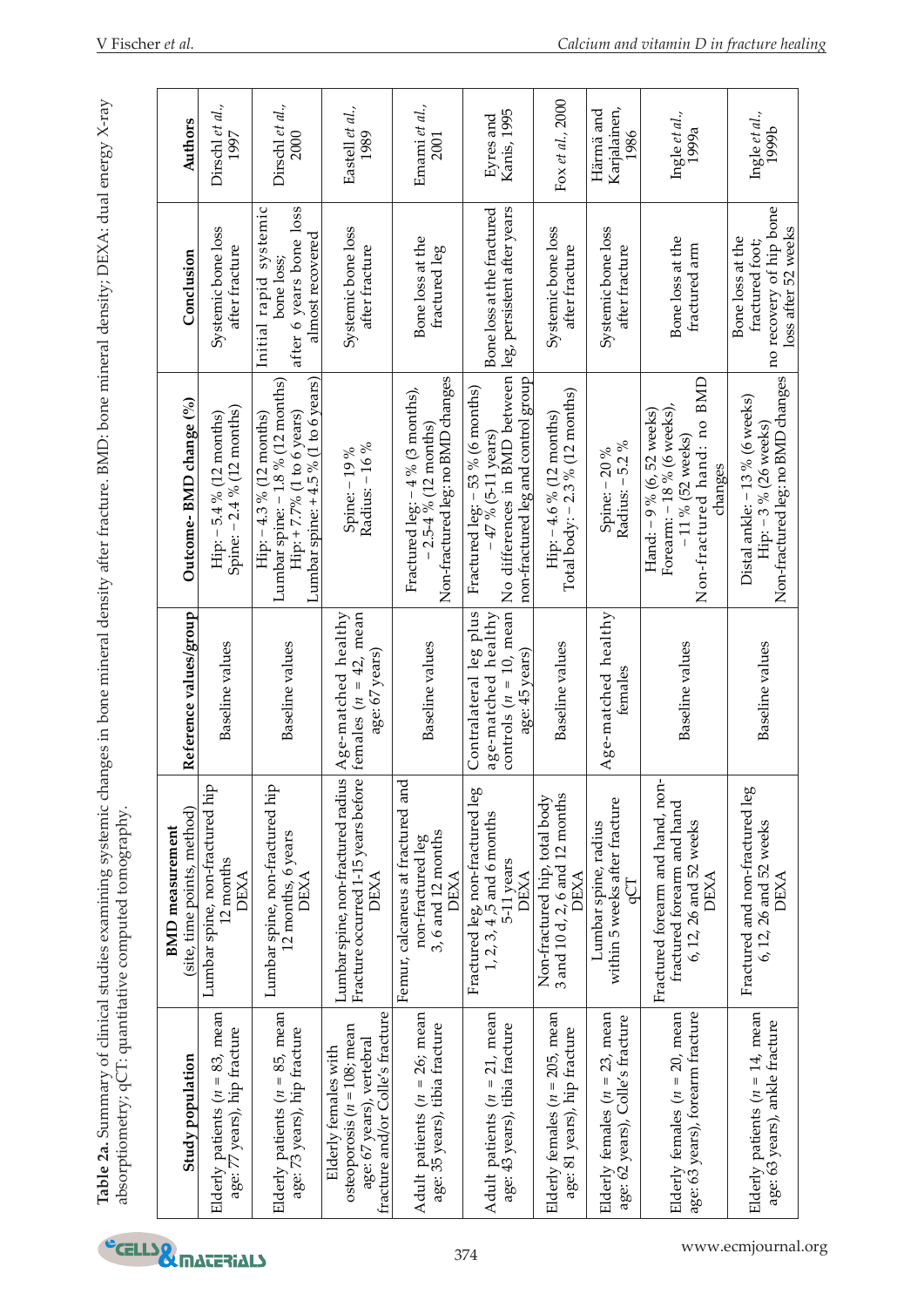| hanges in hone mineral density after fracture. BMD: hone mineral density: DEXA: dual energy X-ray<br>ì |                                 |
|--------------------------------------------------------------------------------------------------------|---------------------------------|
|                                                                                                        |                                 |
|                                                                                                        |                                 |
|                                                                                                        |                                 |
|                                                                                                        |                                 |
|                                                                                                        |                                 |
|                                                                                                        |                                 |
|                                                                                                        |                                 |
| ב בנונים שני אני אני באני האני היו ביותר ו                                                             |                                 |
|                                                                                                        |                                 |
|                                                                                                        |                                 |
| internet and the more                                                                                  |                                 |
| j                                                                                                      | i                               |
|                                                                                                        |                                 |
|                                                                                                        |                                 |
|                                                                                                        | しゅうしょう                          |
|                                                                                                        | י<br>ו<br>.<br>.<br>.<br>.<br>. |
|                                                                                                        |                                 |
| ・コン・コー                                                                                                 |                                 |
|                                                                                                        |                                 |

| Authors                                               | Eastell, 2001<br>Ingle and                                                | Karlsson et al.,<br>1996                                                      | Karlsson et al.,<br>2000                                                                                                            | Krolner et al.,<br>1982                                                         | Petersen et al.,<br>1997                                                                        | Ulivieri et al.,<br><u> 1990</u>                                                           | Van der Poest<br>Clement et al.,<br>1999                                                                               | Van der Wiel et<br>al., 1994                                                                            | Veitch et al.,<br>2006                                                                           | Westlin, 1974                                                                   | Yu-Yahiro et al.,<br>2001                                               |
|-------------------------------------------------------|---------------------------------------------------------------------------|-------------------------------------------------------------------------------|-------------------------------------------------------------------------------------------------------------------------------------|---------------------------------------------------------------------------------|-------------------------------------------------------------------------------------------------|--------------------------------------------------------------------------------------------|------------------------------------------------------------------------------------------------------------------------|---------------------------------------------------------------------------------------------------------|--------------------------------------------------------------------------------------------------|---------------------------------------------------------------------------------|-------------------------------------------------------------------------|
| Conclusion                                            | Systemic bone loss after fracture                                         | however, greater in the fractured<br>Loss of bone mass after fracture,<br>dlu | Systemic bone loss after fracture;<br>fractured bones incomplete:<br>reversal of bone loss in non-<br>20% relative to baseline      | Systemic bone loss after fracture                                               | Bone loss at the fractured leg                                                                  | Bone loss at the fractured leg                                                             | after 5 years some recovery, but<br>Bone loss at the fractured leg;<br>not to baseline                                 | however, greater in the fractured<br>Loss of bone mass after fracture,<br>qin                           | Bone loss at the fractured leg                                                                   | Systemic bone loss after fracture                                               | Systemic bone loss after fracture                                       |
| Outcome-BMD change (%)                                | Non-fractured hand: - 3.2 %<br>Fractured hand: - 6.2 %<br>Spine: $-6.4\%$ | Non-fractured hip: - 5 % (12 months)<br>Fractured hip: $-7%$ (12 months)      | Non-fractured leg: - 10 % (9 months)<br>Fractured leg: -35 % (9 months)<br>Total body: $-5%$ (9 months)<br>Spine: $-15%$ (9 months) | Spine: $-9\%$                                                                   | Non-fractured leg: no BMD change<br>Fractured $leg: -7-14%$ (6 months)<br>Spine: no BMD changes | Non-fractured leg: no BMD changes<br>Fractured leg: - 50 % (120 d)                         | (compared to $-12.5-5.1$ % after 1 year)<br>Non-fractured hip: no BMD changes<br>Fractured hip: $-2.9-4.7$ % (5 years) | Non-fractured hip: - 2 % (12 months)<br>Fractured hip: $-6-15%$ (12 months)<br>Spine: no changes in BML | Non-fractured leg: no BMD changes<br>Fractured leg: - 10-28 % (24 weeks)<br>$-9-20$ % (52 weeks) | Fractured forearm: -18 % (4 months)<br>Non-fractured wrist: -10 % (6<br>months) | Non-fractured hip: - 2.1-4.6 % (1 year)<br>Total body: $-2.3%$ (1 year) |
| Reference values/group                                | Age-matched healthy<br>females ( $n = 95$ , mean<br>age: 67 years)        | <b>Baseline</b> values                                                        | <b>Baseline</b> values                                                                                                              | Age-matched healthy<br>females                                                  | Baseline values                                                                                 | 3aseline values                                                                            | Baseline values                                                                                                        | <b>Baseline</b> values                                                                                  | Baseline values                                                                                  | <b>Baseline</b> values                                                          | Baseline values                                                         |
| (site, time points, method)<br><b>BMD</b> measurement | Fractured hand, non-fractured<br>hand, lumbar spine<br>DEXA               | Fractured hip, non-fractured hip<br>10 $d$ , $4$ and 12 months<br><b>DEXA</b> | Fractured leg, non-fractured leg,<br>3, 14, 42, 120, 270 and 450 d<br>total body, lumbar spine<br><b>DEXA</b>                       | within 9-21 months after fracture<br>Dual photon absorptiometry<br>Lumbar spine | Fractured leg, non-fractured leg,<br>1 week, 3 and 6 months, DEXA<br>spine                      | Fractured leg, non-fractured leg<br>Dual photon absorptiometry<br>10, 20, 30, 60 and 120 d | Fractured hip, non-fractured hip,<br>5 years, DEXA<br>lumbar spine                                                     | Fractured hip, non-fractured hip,<br>3, 6 and 12 months, DEXA<br>lumbar spine                           | Fractured leg, non-fractured leg<br>$2, 8, 12, 24$ and 52 weeks<br><b>DEXA</b>                   | Fractured forearm, non-fractured<br>Gamma absorptiometry<br>forearm (wrist)     | Non-fractured hip, total body<br>3, 10, 60, 180 and 365 d<br>DEXA       |
| Study population                                      | Elderly females ( $n = 40$ ,<br>mean age: 63 years),<br>forearm fracture  | Elderly patients ( $n = 102$ ,<br>mean age: 77 years), hip<br>fracture        | mean age: 57 years), tibial<br>Adult patients ( $n = 26$ ,<br>osteotomy                                                             | Adult females ( $n = 36$ , 50-73<br>years), Colle's fracture                    | Adult patients ( $n = 12$ , mean<br>age: 38 years), tibia fracture                              | age: 20 years), tibia fracture<br>Adult patients $(n = 7)$ , mean                          | mean age: 63 years), tibia<br>Elderly patients $(n = 11)$<br>fracture                                                  | mean age: 60 years), tibia<br>Elderly patients ( $n = 16$ ,<br>fracture                                 | Adult patients ( $n = 18$ , mean<br>age: 34 years), tibia fracture                               | mean age: 64 years), Colle's<br>Elderly females $(n = 19)$<br>fracture          | Elderly females ( $n = 205$ ,<br>mean age: 65 years), hip<br>fracture   |

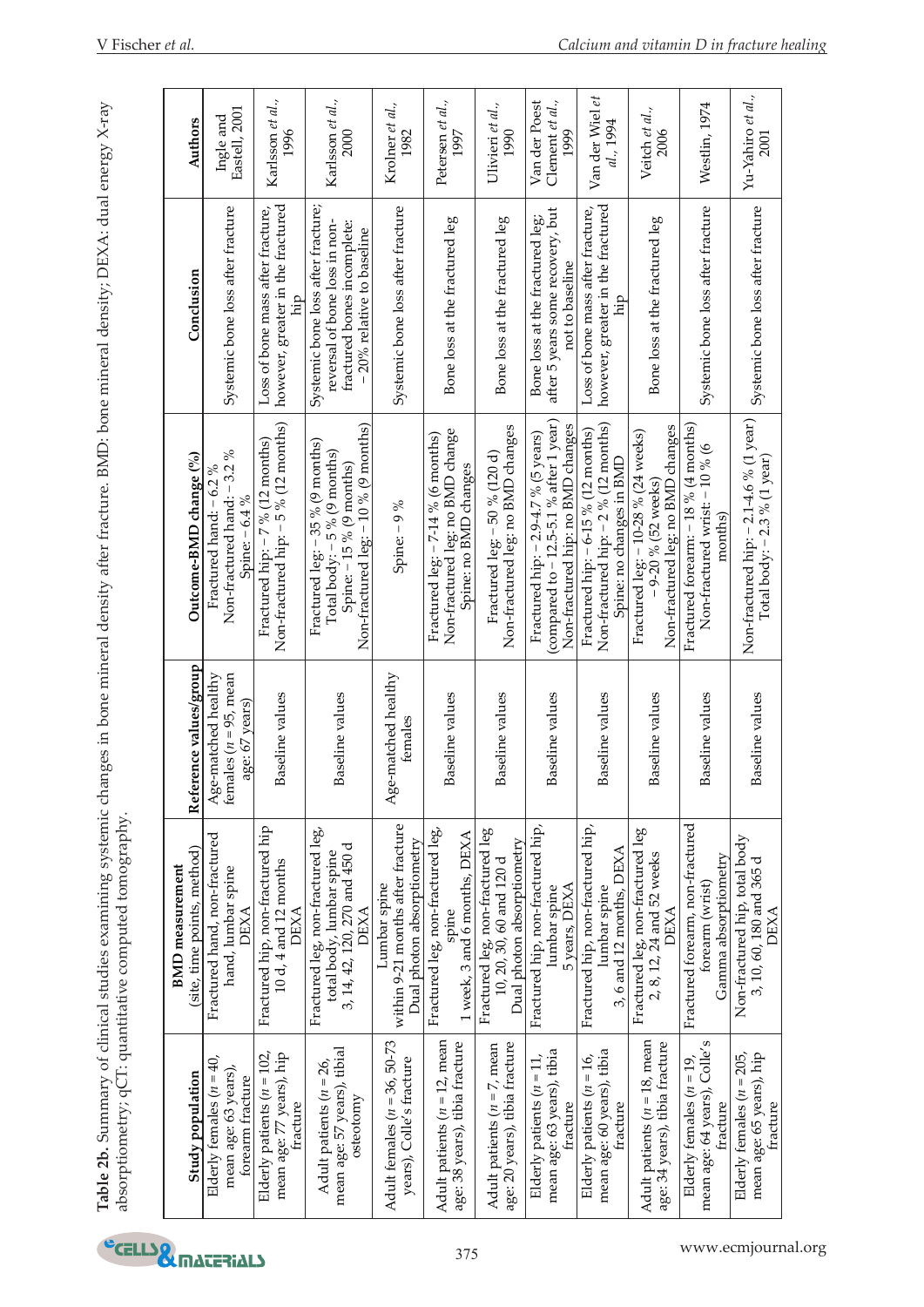results from disuse because of immobilisation (Karlsson *et al.*, 1996; Van der Wiel *et al.*, 1994). This locally restricted bone mass loss normally recovers after successful bone repair. However, in old and osteoporotic individuals, the deficit in bone mass persists for years, rarely ever achieving pre-fracture mineral levels (Eyres and Kanis, 1995; Ingle *et al.*, 1999a; Karlsson *et al.*, 2000). Furthermore, changes in bone mineral levels are also observed in distal skeletal sites, including the unaffected extremity, spine and whole body of the elderly (Eastell *et al.*, 1989; Härmä and Karjalainen, 1986; Ingle and Eastell, 2001; Krolner *et al.*, 1982; Westlin, 1974). Clinical studies that examine systemic bone loss, including in the non-fractured extremity, spine and whole body, are summarised in Table 2**a**,**b**. Highlighting some of these studies, Fox *et al.* (2000) report that in 205 community-dwelling postmenopausal females displaying a proximal femur fracture, bone loss at the contralateral hip is 4.6 % and in the whole body 2.3 % after 12 months as compared to baseline values. Karlsson *et al.* (2000) observe a reduction in lumbar spine BMD of up to 15 % after 9 months. Dirschl *et al.* (1997) detect a mean decline in bone mass of 2.4 % in the lumbar spine and 5.4 % in the contralateral hip 1 year after an osteoporosis-related hip fracture. By contrast, some clinical data exist where no decline in bone mass of the uninjured extremity or the whole body after fracture is reported (Emami *et al.*, 2001; Ingle *et al.*, 1999b; Petersen *et al.*, 1997; Ulivieri *et al.*, 1990; Veitch *et al.*, 2006). However, the studies that do not observe systemic BMD changes after fracture frequently examine a younger fracture cohort, suggesting that post-traumatic bone loss particularly affects the aged population. Moreover, some report total or at least partial recovery of bone mass after 5 or 6 years (Dirschl *et al.*, 2000; van der Poest Clement *et al.*, 1999). Differences may result from variations in the investigated cohorts, including in age, gender, fracture type and treatment. Furthermore, there are considerable differences in the location of the measured bone area and to which values the data were referring to (*e.g.* to baseline or to an additional control cohort without fracture). Nevertheless, based on most of the clinical data, it is hypothesised that a fracture might induce systemic bone loss, which is particularly enhanced in elderly and osteoporotic patients, thus further reducing bone properties in this risk group.

In 205 postmenopausal females, Yu-Yahiro *et al.* (2001) observe an association between the reduction in bone mass after hip fracture and an increase in serum PTH levels. PTH levels in these females remain elevated even 1 year after fracture. A rise in serum PTH levels after fracture is also found in other clinical and one experimental study (Haffner-Luntzer *et al.*, 2016; Hitz *et al.*, 2007; Meller *et al.*, 1984). In conclusion, it is hypothesised that a fractureinduced increase in serum PTH levels induces systemic bone loss and may explain the increased risk of subsequent fractures. Possible reasons for post-traumatic bone loss include a reduced calcium supply, immobilisation and an increased inflammatory status after fracture. However, experimental studies that provide the opportunity to study the basic underlying mechanism of a fractureinduced bone loss independent of other influencing factors, including immobilisation, are mostly lacking. The first indications for post-traumatic bone loss are reported by Lane *et al.* (1984), who show that the calcium-to-phosphorus ratio increases in the skeleton of rats and rabbits after fracture, thus suggesting for the first time a decrease in the amount of calcium in the whole skeleton following a fracture. Using a sheep model, Augat and Claes (2008) confirm increased post-traumatic osteopenia in proximity to the fracture site. Regarding systemic changes in bone mass, Christiansen *et al.* (2015) observe a loss of trabecular bone mass in the lumbar spine of mice 10 d after knee injury, which is associated with an avulsion fracture of the distal femur. 2 and 4 weeks after femur fracture, Emami *et al.* (Age-dependent systemic bone loss and recovery following femoral fracture in mice. In: ORS 2017 Annual Meeting San Diego. Poster Nr. 0714) detect bone loss at distinct sites in middle-aged mice that do not recover bone mass after 6 weeks as compared to young mice. The authors observe increased IL-6 levels at day 3 after fracture in middle-aged mice and hypothesise that the increased inflammatory response after injury may be responsible for systemic bone loss. However, mechanisms inducing increased systemic bone loss need to be further determined.

## **Role of calcium and vitamin D in post-traumatic bone turnover**

Based on the important function of both calcium and vitamin D in bone homeostasis, these nutrients may also play a critical role in post-traumatic bone turnover. Supporting this assumption, a significant correlation between the amount of post-traumatic bone loss on one side and insufficient dietary calcium intake and reduced serum vitamin D levels on the other is observed in the clinic (Dirschl *et al.*, 1997). Indeed, Haffner-Luntzer *et al.* (2016) confirm the involvement of calcium and vitamin D in posttraumatic bone turnover. They demonstrate that mice with intestinal calcium malabsorption, Cckbrdeficient mice (lacking Cckbr, necessary for gastric acidification), display increased serum PTH levels after fracture, which is accompanied by elevated osteoclastic bone resorption in the non-fractured skeleton. Notably, fracture healing is unaffected in Cckbr-deficient mice (Haffner-Luntzer *et al.*, 2016). These results indicate for the first time that under conditions of insufficient dietary calcium supply, the calcium needed for callus mineralisation is increasingly mobilised from distal skeletal sites in favour of successful bone repair.

Confirming the previous results obtained in mice with intestinal calcium malabsorption, Fischer *et al.* (2017) demonstrate that calcium- and vitamin-D-

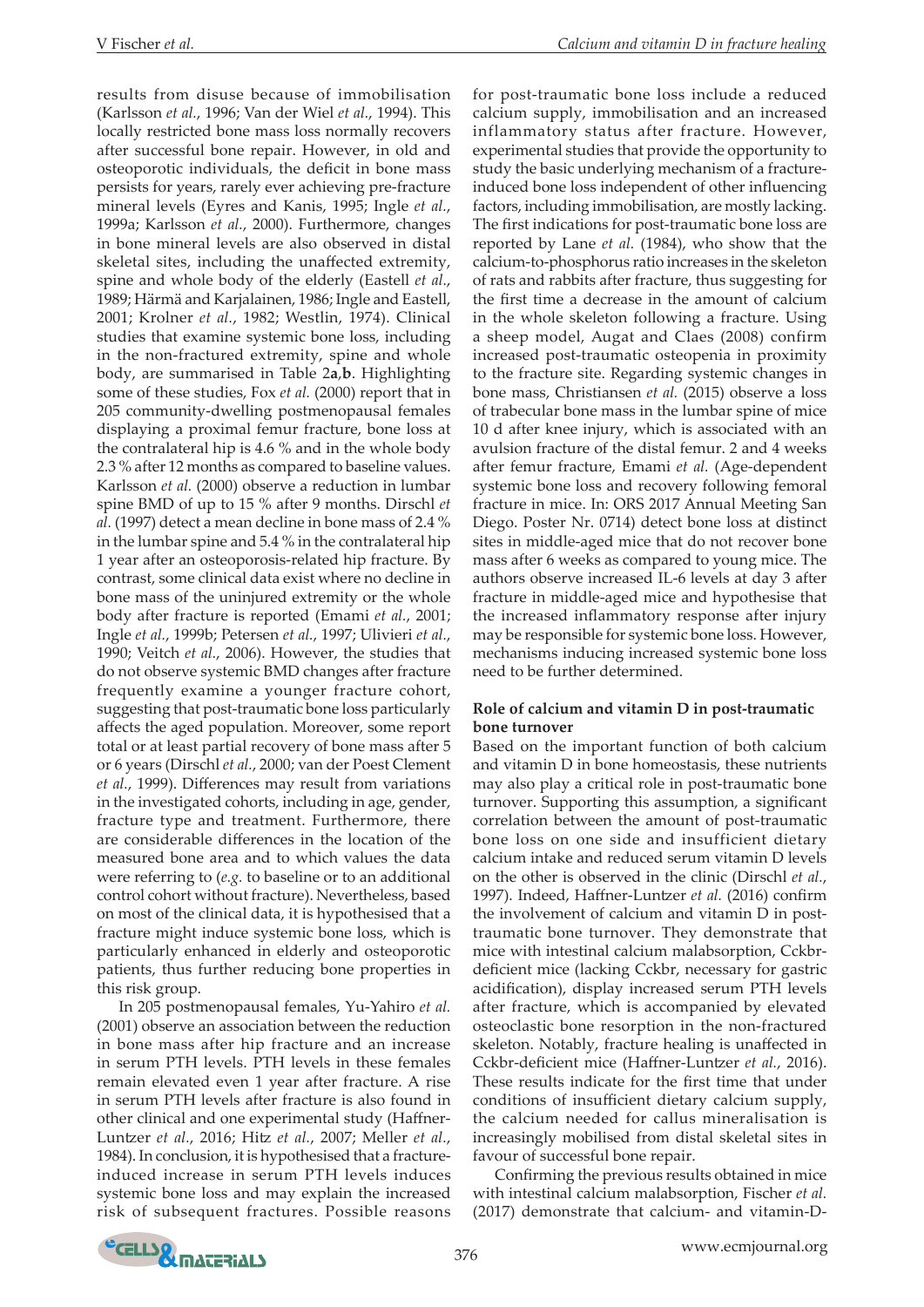

**Fig. 2.** Model of the impact of calcium and vitamin D on post-traumatic bone turnover. (**a**) Healthy state of normal calcium supply and vitamin D status satisfactory for successful fracture healing and skeletal health. (**b**) Insufficient calcium supply and reduced vitamin D stimulate PTH-induced osteoclastic bone resorption in the non-fractured skeleton to guarantee calcium needs for fracture-callus mineralisation, however, further worsening skeletal health. (**c**) Increased calcium supply and sufficient vitamin D provide calcium needs for fracture healing without increasing calcium mobilisation from non-fractured skeletal sites. Ca = calcium.

deficient mice similarly display a rise in PTH serum levels after fracture and that fracture healing is only marginally disturbed in these mice. In addition, fractured calcium- and vitamin D-deficient mice exhibit significantly more osteoclasts in their lumbar vertebrae relative to non-fractured deficient mice, indicating enhanced osteoclastic bone resorption in the remote skeleton after fracture. In addition, increased osteoclastic bone resorption in fractured deficient mice result in bone loss (Fischer *et al.*, 2017). These results indicate that when a fracture occurs under calcium- and vitamin-D-deficient conditions, the increasing need for calcium stimulates an increase in serum PTH levels to induce osteoclastic bone

resorption at distal skeletal sites. Because of the increased calcium mobilisation, sufficient amounts of calcium can be provided for fracture callus mineralisation. The increased post-traumatic calcium mobilisation might be the reason why bone repair is not or only marginally disturbed under calcium and vitamin D deficiency, however, at the clear expense of bone properties (Fig. 2). It might also explain the results of most of the other experimental studies, which do not observe a delay in fracture healing under calcium- and vitamin-D-deficient conditions. The enhanced post-traumatic calcium mobilisation might explain the dramatically increased risk of secondary fractures.

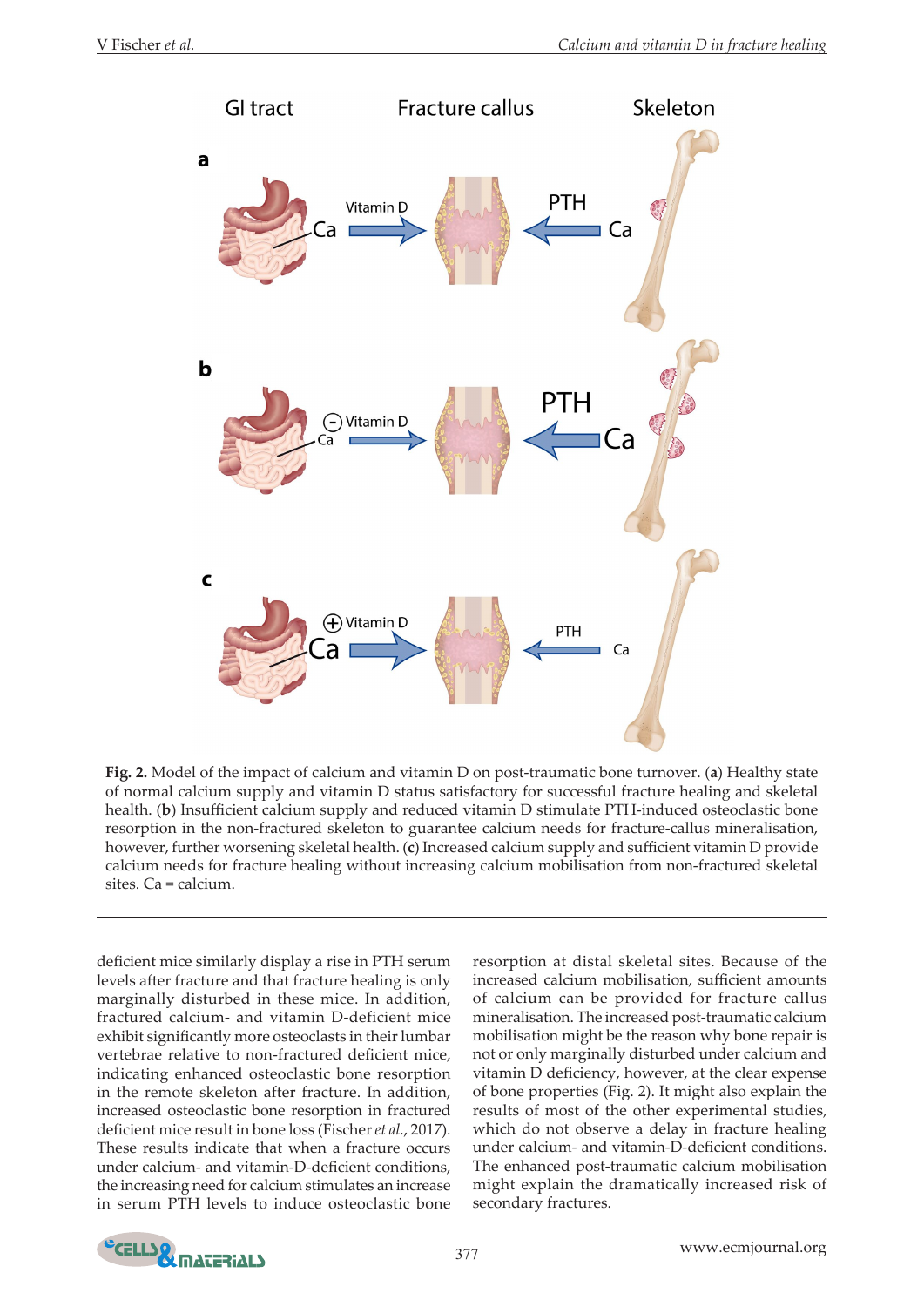Importantly, Fischer *et al.* (2017) observe no increase in PTH serum levels and osteoclastic bone resorption when deficient mice are supplemented with calcium and vitamin D directly after fracture. Furthermore, they do not observe a decline in bone properties at distal skeletal sites because of calcium and vitamin D treatment. Additionally, in mice displaying intestinal calcium malabsorption, calcium supplementation reduce secondary hyperparathyroidism and bone resorption in the non-fractured skeleton (Haffner-Luntzer *et al.*, 2016). Confirming these results, the only experimental study that investigate the effect of vitamin D on post-traumatic bone turnover observe that 1,25-Vit $\mathrm{D}_{\mathrm{3}}$  injections in rats reduce post-fracture osteopenia (Lindgren *et al.*, 1981). Supporting the experimental findings, calcium and vitamin D supplementation after fracture can increase lumbar BMD in elderly patients with hip fracture when compared to patients of the placebo group, where lumbar BMD decrease and PTH levels increase (Hitz *et al.*, 2007).

Concluding, these findings clearly indicate the need for calcium and vitamin D supplementation during fracture healing in patients with calcium and vitamin D deficiency or osteoporosis to prevent systemic bone loss following fracture and to reduce the risk of secondary fractures. In addition, multipleinjured patients, who display many fractures and thus require larger amounts of calcium for the mineralisation of numerous fracture calli, might benefit from calcium and vitamin D supplementation during fracture healing.

#### **Summary and future directions**

This review summarises the current literature on how calcium and vitamin D influence fracture healing and post-traumatic bone turnover. Data reviewed here demonstrate that the role of calcium and vitamin D in fracture healing is still poorly investigated and existing results are inconsistent. However, there is increasing evidence that calcium and vitamin D deficiency enhances systemic bone loss after fracture, because the calcium necessary for fracture callus mineralisation is increasingly mobilised from the remote skeleton in favour of fracture healing when the calcium and vitamin D status is insufficient. This increased post-traumatic bone loss might exacerbate osteoporosis and explain the 3-fold increased risk of secondary fractures in the clinic. Importantly, experimental data show that calcium and vitamin D supplementation, initiated after fracture and continued during the entire healing process, prevents post-traumatic bone loss. In addition, several experimental studies observe an improvement in bone regeneration because of calcium and vitamin D supplementation. These findings imply a high clinical potential of calcium and vitamin D supplementation on fracture-healing outcome and post-traumatic bone turnover. However, there is a paucity of clinical research that has investigated the effects of calcium and vitamin D on fracture healing or post-traumatic bone turnover. More clinical studies should be performed in which calcium and vitamin D are supplemented during the fracture-healing process of patients displaying osteoporosis, calcium and vitamin D deficiency or multiple fractures.

#### **Acknowledgments**

This work was supported by a grant from the German Research Foundation (Collaborative Research Centre CRC1149 to A. Ignatius).

#### **References**

Ahmed LA, Center JR, Bjornerem A, Bluic D, Joakimsen RM, Jorgensen L, Meyer HE, Nguyen ND, Nguyen TV, Omsland TK, Stormer J, Tell GS, van Geel TA, Eisman JA, Emaus N (2013) Progressively increasing fracture risk with advancing age after initial incident fragility fracture: the Tromso study. J Bone Miner Res **28**: 2214-2221.

Amling M, Priemel M, Holzmann T, Chapin K, Rueger JM, Baron R, Demay MB (1999) Rescue of the skeletal phenotype of vitamin D receptor-ablated mice in the setting of normal mineral ion homeostasis: formal histomorphometric and biomechanical analyses. Endocrinology **140**: 4982-4987.

Aslan B, Kalaci A, Bozlar M, Atik E, Yanat AN, Tasci A (2006) Effects of vitamin D3 and calcium on fracture healing in rats. Turkiye Klinikleri J Med Sci **26**: 507-513.

Augat P, Claes L (2008) Increased cortical remodeling after osteotomy causes posttraumatic osteopenia. Bone **43**: 539-543.

Baldan A, Giusti A, Bosi C, Malaventura C, Musso M, Forni GL, Volpato S, Zuliani G, Borgna-Pignatti C (2015) Klotho, a new marker for osteoporosis and muscle strength in beta-thalassemia major. Blood Cells Mol Dis **55**: 396-401.

Bauer GC (1954) Rate of bone salt formation in a healing fracture determined in rats by means of radiocalcium. Acta Orthop Scand **23**: 169-191.

Beil FT, Barvencik F, Gebauer M, Seitz S, Rueger JM, Ignatius A, Pogoda P, Schinke T, Amling M (2010) Effects of estrogen on fracture healing in mice. J Trauma **69**: 1259-1265.

Bellantonio S, Fortinsky R, Prestwood K (2001) How well are community-living women treated for osteoporosis after hip fracture? J Am Geriatr Soc **49**: 1197-1204.

Ben-Dov IZ, Galitzer H, Lavi-Moshayoff V, Goetz R, Kuro-o M, Mohammadi M, Sirkis R, Naveh-Many T, Silver J (2007) The parathyroid is a target organ for FGF23 in rats. J Clin Invest **117**: 4003-4008.

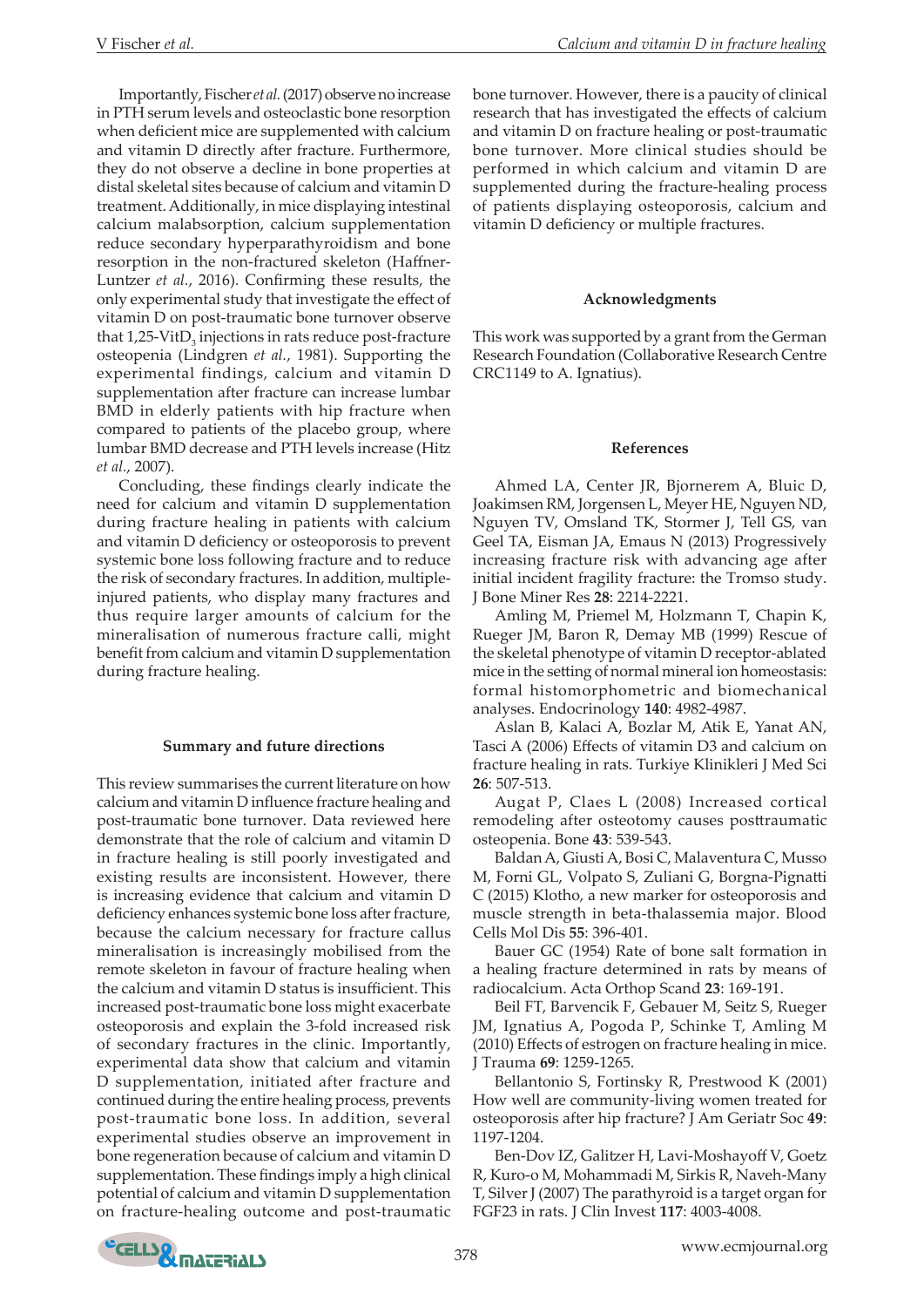Bischoff-Ferrari HA, Orav EJ, Willett WC, Dawson-Hughes B (2014) The effect of vitamin D supplementation on skeletal, vascular, or cancer outcomes. Lancet Diabetes Endocrinol **2**: 363-364.

Bischoff-Ferrari HA, Rees JR, Grau MV, Barry E, Gui J, Baron JA (2008) Effect of calcium supplementation on fracture risk: a double-blind randomized controlled trial. Am J Clin Nutr **87**: 1945- 1951.

Bischoff-Ferrari HA, Willett WC, Wong JB, Giovannucci E, Dietrich T, Dawson-Hughes B (2005) Fracture prevention with vitamin D supplementation: a meta-analysis of randomized controlled trials. JAMA **293**: 2257-2264.

Bliuc D, Nguyen ND, Milch VE, Nguyen TV, Eisman JA, Center JR (2009) Mortality risk associated with low-trauma osteoporotic fracture and subsequent fracture in men and women. JAMA **301**: 513-521.

Bolland MJ, Leung W, Tai V, Bastin S, Gamble GD, Grey A, Reid IR (2015) Calcium intake and risk of fracture: systematic review. BMJ **351**: DOI: 10.1136/ bmj.h4580.

Brown J, Ignatius A, Amling M, Barvencik F (2013a) New perspectives on vitamin D sources in Germany based on a novel mathematical bottom-up model of 25(OH)D serum concentrations. Eur J Nutr **52**: 1733-1742.

Brown J, Sandmann A, Ignatius A, Amling M, Barvencik F (2013b) New perspectives on vitamin D food fortification based on a modeling of 25(OH)D concentrations. Nutr J **12**: DOI: 10.1186/1475-2891-12- 151.

Bruyere O, Slomian J, Beaudart C, Buckinx F, Cavalier E, Gillain S, Petermans J, Reginster JY (2014) Prevalence of vitamin D inadequacy in European women aged over 80 years. Arch Gerontol Geriatr **59**: 78-82.

Center JR, Bliuc D, Nguyen TV, Eisman JA (2007) Risk of subsequent fracture after low-trauma fracture in men and women. JAMA **297**: 387-394.

Chalhoub D, Marques E, Meirelles O, Semba RD, Ferrucci L, Satterfield S, Nevitt M, Cauley JA, Harris T, Health ABCS (2016) Association of serum Klotho with loss of bone mineral density and fracture risk in older adults. J Am Geriatr Soc **64**: e304-e308.

Chapuy MC, Arlot ME, Duboeuf F, Brun J, Crouzet B, Arnaud S, Delmas PD, Meunier PJ (1992) Vitamin D3 and calcium to prevent hip fractures in the elderly women. N Engl J Med **327**: 1637-1642.

Christakos S (2002)Vitamin D gene regulation. In: Principles of bone biology.Bilezikian JP, Raisz LG and Rodan GA, edition. Academic Press, pp 573-586.

Christakos S, Dhawan P, Verstuyf A, Verlinden L, Carmeliet G (2016) Vitamin D: metabolism, molecular mechanism of action, and pleiotropic effects. Physiol Rev **96**: 365-408.

Christakos S, Lieben L, Masuyama R, Carmeliet G (2014) Vitamin D endocrine system and the intestine. Bonekey Rep **3**: DOI: 10.1038/bonekey.2013.230.

Christiansen BA, Emami AJ, Fyhrie DP, Satkunananthan PB, Hardisty MR (2015) Trabecular bone loss at a distant skeletal site following noninvasive knee injury in mice. J Biomech Eng **137**: DOI: 10.1115/1.4028824.

Claes L, Recknagel S, Ignatius A (2012) Fracture healing under healthy and inflammatory conditions. Nat Rev Rheumatol **8**: 133-143.

Consensus Development Conference (1997) Who are candidates for prevention and treatment for osteoporosis? Osteoporos Int **7**: 1-6.

Cooley H, Jones G (2001) A population-based study of fracture incidence in southern Tasmania: lifetime fracture risk and evidence for geographic variations within the same country. Osteoporos Int **12**: 124-130.

Cornell CN, Lane JM, Poynton AR (2003) Orthopedic management of vertebral and long bone fractures in patients with osteoporosis. Clin Geriatr Med **19**: 433-455.

Cosman F, de Beur SJ, LeBoff MS, Lewiecki EM, Tanner B, Randall S, Lindsay R, National Osteoporosis F (2014) Clinician's guide to prevention and treatment of osteoporosis. Osteoporos Int **25**: 2359-2381.

Crockett JC, Rogers MJ, Coxon FP, Hocking LJ, Helfrich MH (2011) Bone remodelling at a glance. J Cell Sci **124**: 991-998.

Delgado-Martinez AD, Martinez ME, Carrascal MT, Rodriguez-Avial M, Munuera L (1998) Effect of 25-OH-vitamin D on fracture healing in elderly rats. J Orthop Res **16**: 650-653.

Di Monaco M, Vallero F, Di Monaco R, Tappero R, Cavanna A (2006) 25-hydroxyvitamin D, parathyroid hormone, and functional recovery after hip fracture in elderly patients. J Bone Miner Metab **24**: 42-47.

Dirschl DR, Henderson RC, Oakley WC (1997) Accelerated bone mineral loss following a hip fracture: a prospective longitudinal study. Bone **21**: 79-82.

Dirschl DR, Piedrahita L, Henderson RC (2000) Bone mineral density 6 years after a hip fracture: a prospective, longitudinal study. Bone **26**: 95-98.

Doepfner W (1970) Consequences of calcium andor phosphorus deficient diets on various parameters of callus formation and on growth rate in young rats. Br J Pharmacol **39**: 188P-189P.

Doetsch AM, Faber J, Lynnerup N, Watjen I, Bliddal H, Danneskiold-Samsoe B (2004) The effect of calcium and vitamin D3 supplementation on the healing of the proximal humerus fracture: a randomized placebo-controlled study. Calcif Tissue Int **75**: 183-188.

Eastell R, Wahner HW, O'Fallon WM, Amadio PC, Melton LJ, 3rd, Riggs BL (1989) Unequal decrease in bone density of lumbar spine and ultradistal radius in Colles' and vertebral fracture syndromes. J Clin Invest **83**: 168-174.

Einhorn TA, Bonnarens F, Burstein AH (1986) The contributions of dietary protein and mineral to the healing of experimental fractures. A biomechanical study. J Bone Joint Surg Am **68**: 1389-1395.

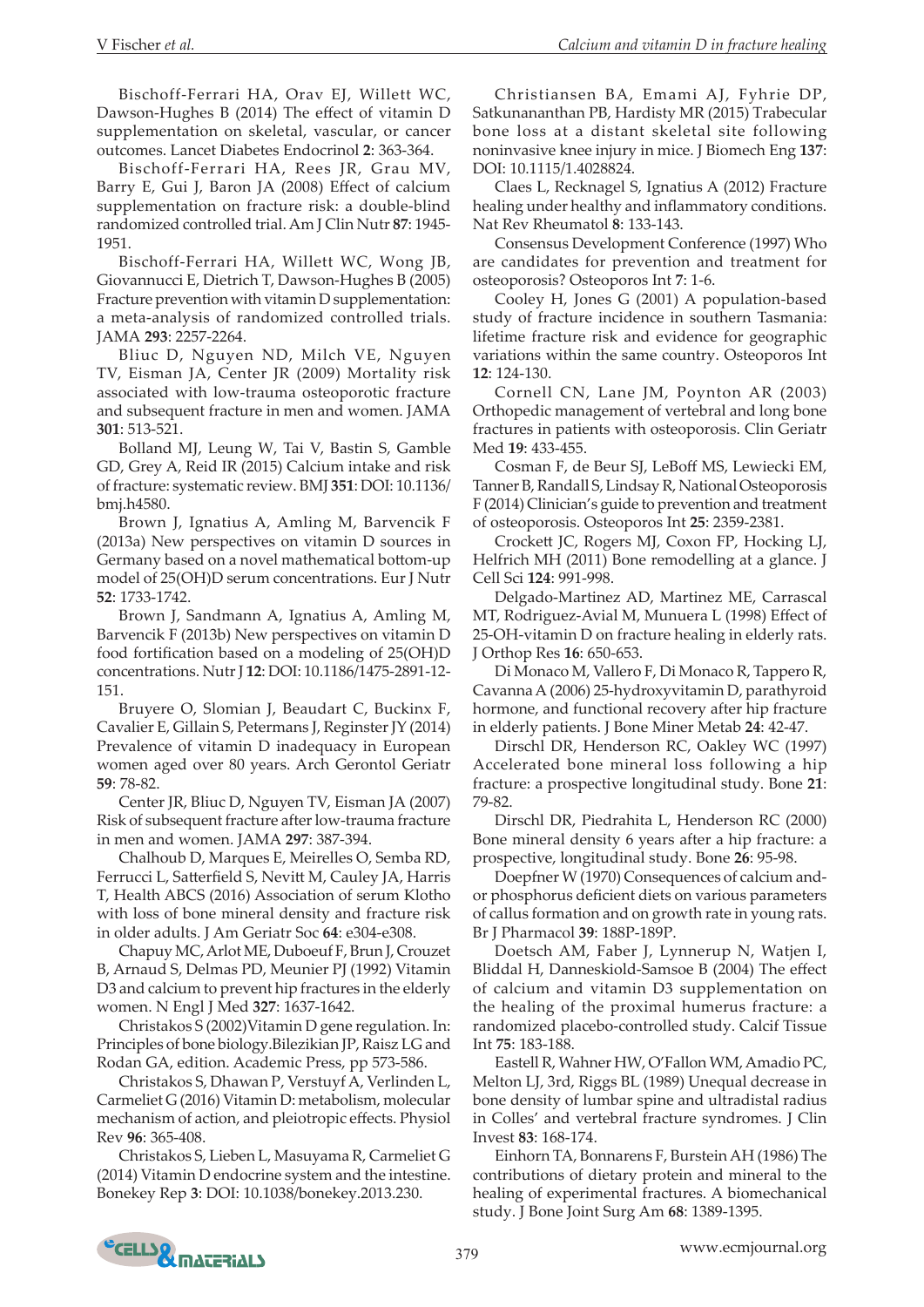Einhorn TA, Gerstenfeld LC (2015) Fracture healing: mechanisms and interventions. Nat Rev Rheumatol **11**: 45-54.

Emami A, Larsson S, Hellquist E, Mallmin H (2001) Limited bone loss in the hip and heel after reamed intramedullary fixation and early weightbearing of tibial fractures. J Orthop Trauma **15**: 560- 565.

Eschle D, Aeschlimann AG (2011) Is supplementation of vitamin d beneficial for fracture healing? A short review of the literature. Geriatr Orthop Surg Rehabil **2**: 90-93.

European Food Safety Authority SCoF, Scientific Panel on Dietetic Products, Nutrition and Allergies (2006) Tolerable upper intake levels for vitamins and minerals. The EFSA Journal.

Eyres KS, Kanis JA (1995) Bone loss after tibial fracture. Evaluated by dual-energy X-ray absorptiometry. J Bone Joint Surg Br **77**: 473-478.

Fischer V, Haffner-Luntzer M, Prystaz K, Scheidt AV, Busse B, Schinke T, Amling M, Ignatius A (2017) Calcium and vitamin-D deficiency marginally impairs fracture healing but aggravates posttraumatic bone loss in osteoporotic mice. Sci Rep **7**: DOI: 10.1038/s41598-017-07511-2.

Fleet JC (2017) The role of vitamin D in the endocrinology controlling calcium homeostasis. Mol Cell Endocrinol **453**: 36-45.

Follin SL, Black JN, McDermott MT (2003) Lack of diagnosis and treatment of osteoporosis in men and women after hip fracture. Pharmacotherapy **23**: 190-198.

Fox KM, Magaziner J, Hawkes WG, Yu-Yahiro J, Hebel JR, Zimmerman SI, Holder L, Michael R (2000) Loss of bone density and lean body mass after hip fracture. Osteoporos Int **11**: 31-35.

Fu L, Tang T, Miao Y, Hao Y, Dai K (2009) Effect of 1,25-dihydroxy vitamin D3 on fracture healing and bone remodeling in ovariectomized rat femora. Bone **44**: 893-898.

Gennari C (2001) Calcium and vitamin D nutrition and bone disease of the elderly. Public Health Nutr **4**: 547-559.

German Nutrition Society (2012) New reference values for vitamin D. Ann Nutr Metab **60**: 241-246.

German Nutrition Society (2013) New reference values for calcium. Ann Nutr Metab **63**: 186-192.

Goebel S, Lienau J, Rammoser U, Seefried L, Wintgens KF, Seufert J, Duda G, Jakob F, Ebert R (2009) FGF23 is a putative marker for bone healing and regeneration. J Orthop Res **27**: 1141-1146.

Gonzalez-Gross M, Valtuena J, Breidenassel C, Moreno LA, Ferrari M, Kersting M, De Henauw S, Gottrand F, Azzini E, Widhalm K, Kafatos A, Manios Y, Stehle P, Group HS (2012) Vitamin D status among adolescents in Europe: the healthy lifestyle in Europe by nutrition in adolescence study. Br J Nutr **107**: 755- 764.

Gorter EA, Hamdy NA, Appelman-Dijkstra NM, Schipper IB (2014) The role of vitamin D in human fracture healing: a systematic review of the literature. Bone **64**: 288-297.

Haffner-Luntzer M, Fischer V, Prystaz K, Liedert A, Ignatius A (2017) The inflammatory phase of fracture healing is influenced by oestrogen status in mice. Eur J Med Res **22**: DOI: 10.1186/s40001-017- 0264-y.

Haffner-Luntzer M, Heilmann A, Heidler V, Liedert A, Schinke T, Amling M, Yorgan TA, Vom Scheidt A, Ignatius A (2016) Hypochlorhydriainduced calcium malabsorption does not affect fracture healing but increases post-traumatic bone loss in the intact skeleton. J Orthop Res **34**: 1914-1921.

Haffner-Luntzer M, Kovtun A, Lackner I, Modinger Y, Hacker S, Liedert A, Tuckermann J, Ignatius A (2018) Estrogen receptor alpha- (ERalpha), but not ERbeta-signaling, is crucially involved in mechanostimulation of bone fracture healing by whole-body vibration. Bone **110**: 11-20.

Härmä M, Karjalainen P (1986) Trabecular osteopenia in Colles' fracture. Acta Orthop Scand **57**: 38-40.

Harvey NC, Biver E, Kaufman JM, Bauer J, Branco J, Brandi ML, Bruyere O, Coxam V, Cruz-Jentoft A, Czerwinski E, Dimai H, Fardellone P, Landi F, Reginster JY, Dawson-Hughes B, Kanis JA, Rizzoli R, Cooper C (2017) The role of calcium supplementation in healthy musculoskeletal ageing: an expert consensus meeting of the European Society for Clinical and Economic Aspects of Osteoporosis, Osteoarthritis and Musculoskeletal Diseases (ESCEO) and the International Foundation for Osteoporosis (IOF). Osteoporos Int **28**: 447-462.

Harwood RH, Sahota O, Gaynor K, Masud T, Hosking DJ, Nottingham Neck of Femur S (2004) A randomised, controlled comparison of different calcium and vitamin D supplementation regimens in elderly women after hip fracture: the Nottingham Neck of Femur (NONOF) study. Age Ageing **33**: 45- 51.

Heilmann A, Schinke T, Bindl R, Wehner T, Rapp A, Haffner-Luntzer M, Nemitz C, Liedert A, Amling M, Ignatius A (2013) The Wnt serpentine receptor Frizzled-9 regulates new bone formation in fracture healing. PLoS One **8**: DOI: 10.1371/journal. pone.0084232.

Herman H, Richelle L (1961) [Exchangeable calcium of the mineral substance of bone studied with the aid of Ca45. VII. Comparative activity of the fractions of total bone with different densities]. Bull Soc Chim Biol (Paris) **43**: 273-282.

Hernlund E, Svedbom A, Ivergard M, Compston J, Cooper C, Stenmark J, McCloskey EV, Jonsson B, Kanis JA (2013) Osteoporosis in the European Union: medical management, epidemiology and economic burden. A report prepared in collaboration with the International Osteoporosis Foundation (IOF) and the European Federation of Pharmaceutical Industry Associations (EFPIA). Arch Osteoporos **8**: 136. DOI: 10.1007/s11657-013-0136-1.

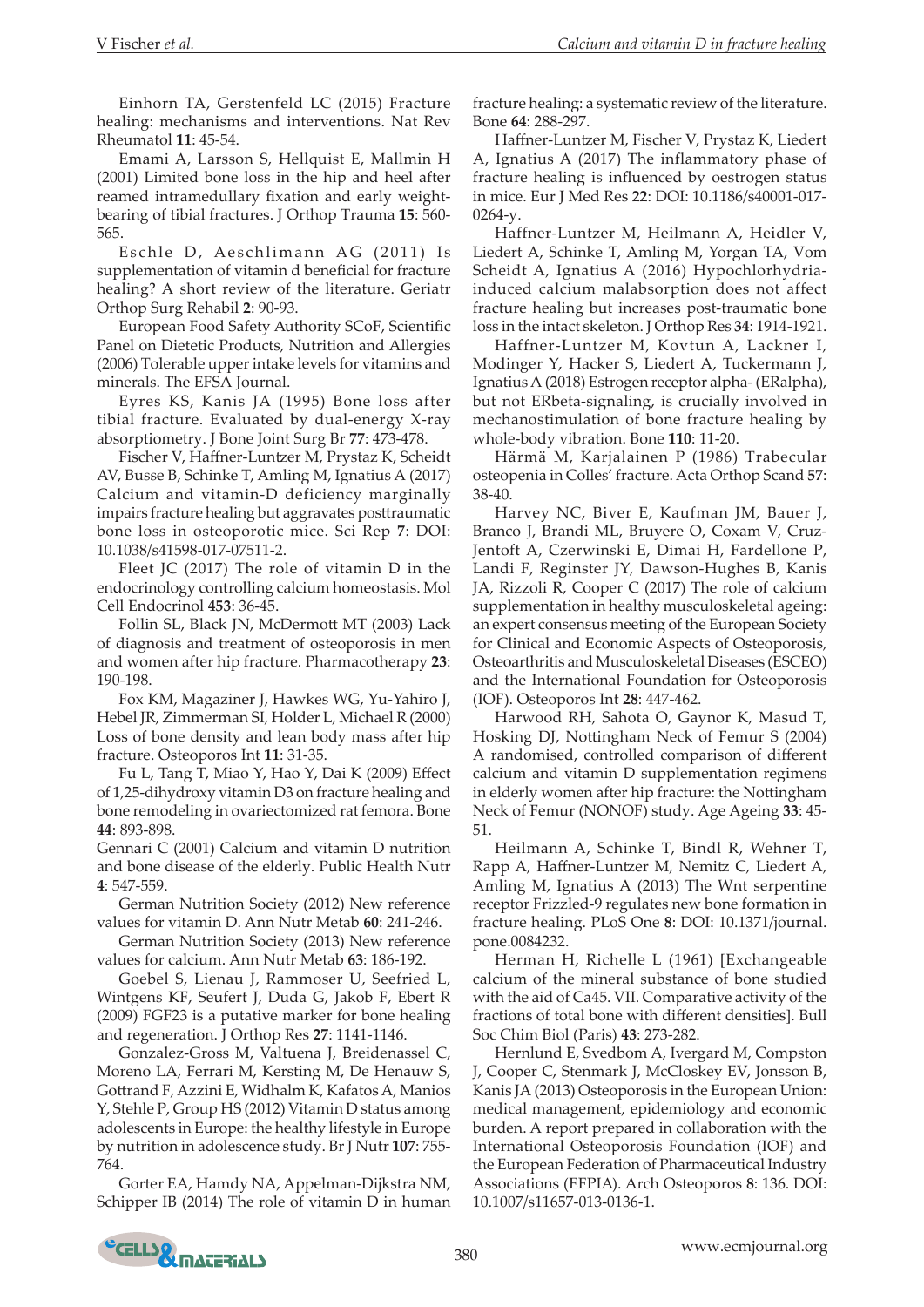Hintzpeter B, Mensink GB, Thierfelder W, Muller MJ, Scheidt-Nave C (2008a) Vitamin D status and health correlates among German adults. Eur J Clin Nutr **62**: 1079-1089.

Hintzpeter B, Scheidt-Nave C, Muller MJ, Schenk L, Mensink GB (2008b) Higher prevalence of vitamin D deficiency is associated with immigrant background among children and adolescents in Germany. J Nutr **138**: 1482-1490.

Hitz MF, Jensen JE, Eskildsen PC (2007) Bone mineral density and bone markers in patients with a recent low-energy fracture: effect of 1 y of treatment with calcium and vitamin D. Am J Clin Nutr **86**: 251- 259.

Holick MF, Binkley NC, Bischoff-Ferrari HA, Gordon CM, Hanley DA, Heaney RP, Murad MH, Weaver CM, Endocrine S (2011) Evaluation, treatment, and prevention of vitamin D deficiency: an Endocrine Society clinical practice guideline. J Clin Endocrinol Metab **96**: 1911-1930.

Holick MF, Chen TC (2008) Vitamin D deficiency: a worldwide problem with health consequences. Am J Clin Nutr **87**: 1080S-1086S.

Holick MF, Uskokovic M, Henley JW, MacLaughlin J, Holick SA, Potts JT, Jr. (1980) The photoproduction of 1 alpha,25-dihydroxyvitamin D3 in skin: an approach to the therapy of vitamin-D-resistant syndromes. N Engl J Med **303**: 349-354.

Hossein-nezhad A, Holick MF (2013) Vitamin D for health: a global perspective. Mayo Clin Proc **88**: 720-755.

Hsu H, Lacey DL, Dunstan CR, Solovyev I, Colombero A, Timms E, Tan HL, Elliott G, Kelley MJ, Sarosi I, Wang L, Xia XZ, Elliott R, Chiu L, Black T, Scully S, Capparelli C, Morony S, Shimamoto G, Bass MB, Boyle WJ (1999) Tumor necrosis factor receptor family member RANK mediates osteoclast differentiation and activation induced by osteoprotegerin ligand. Proc Natl Acad Sci U S A **96**: 3540-3545.

Ingle BM, Eastell R (2001) Bone loss from the hand in women following distal forearm fracture. Osteoporos Int **12**: 610-615.

Ingle BM, Hay SM, Bottjer HM, Eastell R (1999a) Changes in bone mass and bone turnover following ankle fracture. Osteoporos Int **10**: 408-415.

Ingle BM, Hay SM, Bottjer HM, Eastell R (1999b) Changes in bone mass and bone turnover following distal forearm fracture. Osteoporos Int **10**: 399-407.

Institute of Medicine (2011) Dietary reference intakes for calcium and vitamin D. The National Academies Press (US), Washington (DC).

Ireland P, Fordtran JS (1973) Effect of dietary calcium and age on jejunal calcium absorption in humans studied by intestinal perfusion. J Clin Invest **52**: 2672-2681.

Islam AA, Rasubala L, Yoshikawa H, Shiratsuchi Y, Ohishi M (2005) Healing of fractures in osteoporotic rat mandible shown by the expression of bone morphogenetic protein-2 and tumour necrosis factoralpha. Br J Oral Maxillofac Surg **43**: 383-391.

Johnell O, Kanis JA (2006) An estimate of the worldwide prevalence and disability associated with osteoporotic fractures. Osteoporos Int **17**: 1726-1733.

Johnell O, Oden A, Caulin F, Kanis JA (2001) Acute and long-term increase in fracture risk after hospitalization for vertebral fracture. Osteoporos Int **12**: 207-214.

Kanis JA (2007) WHO scientific group on assessment of osteoporosis at the primary health-care level. University of Sheffield, Sheffield, UK.

Kanis JA, Johnell O, De Laet C, Johansson H, Oden A, Delmas P, Eisman J, Fujiwara S, Garnero P, Kroger H, McCloskey EV, Mellstrom D, Melton LJ, Pols H, Reeve J, Silman A, Tenenhouse A (2004) A meta-analysis of previous fracture and subsequent fracture risk. Bone **35**: 375-382.

Kanis JA, Johnell O, Oden A, Jonsson B, De Laet C, Dawson A (2000) Risk of hip fracture according to the World Health Organization criteria for osteopenia and osteoporosis. Bone **27**: 585-590.

Karlsson M, Nilsson JA, Sernbo I, Redlund-Johnell I, Johnell O, Obrant KJ (1996) Changes of bone mineral mass and soft tissue composition after hip fracture. Bone **18**: 19-22.

Karlsson MK, Josefsson PO, Nordkvist A, Akesson K, Seeman E, Obrant KJ (2000) Bone loss following tibial osteotomy: a model for evaluating posttraumatic osteopenia. Osteoporos Int **11**: 261-264.

Ke HZ, Richards WG, Li X, Ominsky MS (2012) Sclerostin and Dickkopf-1 as therapeutic targets in bone diseases. Endocr Rev **33**: 747-783.

Klotzbuecher CM, Ross PD, Landsman PB, Abbott TA, 3rd, Berger M (2000) Patients with prior fractures have an increased risk of future fractures: a summary of the literature and statistical synthesis. J Bone Miner Res **15**: 721-739.

Kolb JP, Schilling AF, Bischoff J, Novo de Oliveira A, Spiro A, Hoffmann M, Amling M, Rueger JM, Lehmann W (2013) Calcium homeostasis influences radiological fracture healing in postmenopausal women. Arch Orthop Trauma Surg **133**: 187-192.

Krause M, Keller J, Beil B, van Driel I, Zustin J, Barvencik F, Schinke T, Amling M (2015) Calcium gluconate supplementation is effective to balance calcium homeostasis in patients with gastrectomy. Osteoporos Int **26**: 987-995.

Krolner B, Tondevold E, Toft B, Berthelsen B, Nielsen SP (1982) Bone mass of the axial and the appendicular skeleton in women with Colles' fracture: its relation to physical activity. Clin Physiol **2**: 147-157.

Kuchuk NO, van Schoor NM, Pluijm SM, Chines A, Lips P (2009) Vitamin D status, parathyroid function, bone turnover, and BMD in postmenopausal women with osteoporosis: global perspective. J Bone Miner Res **24**: 693-701.

Kuro-o M, Matsumura Y, Aizawa H, Kawaguchi H, Suga T, Utsugi T, Ohyama Y, Kurabayashi M, Kaname T, Kume E, Iwasaki H, Iida A, Shiraki-Iida T, Nishikawa S, Nagai R, Nabeshima YI (1997) Mutation

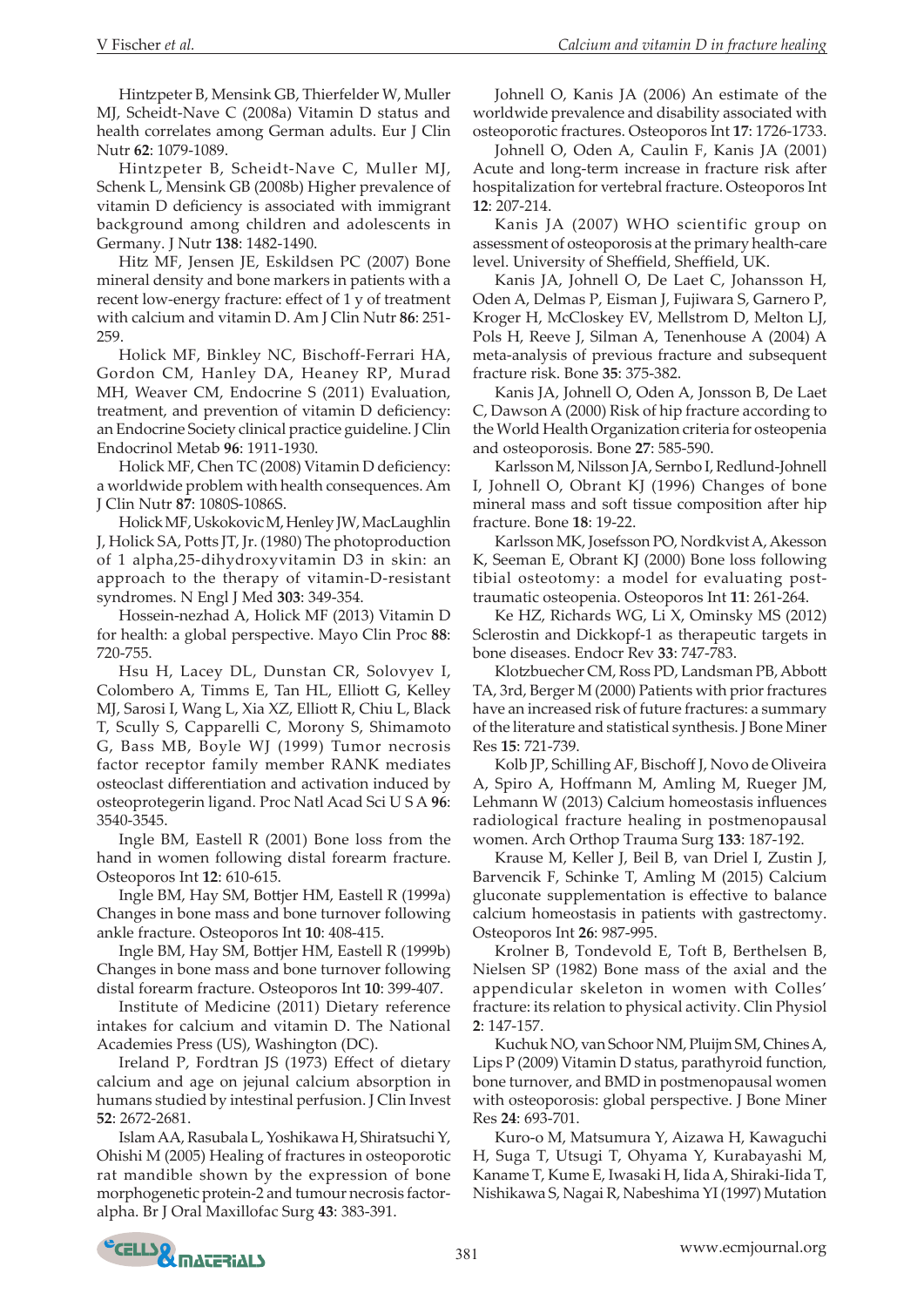of the mouse klotho gene leads to a syndrome resembling ageing. Nature **390**: 45-51.

Lane JM, Betts F, Posner AS, Yue DW (1984) Mineral parameters in early fracture repair. J Bone Joint Surg Am **66**: 1289-1293.

Lehmann G, Pfeil A, Weiß M, Kunz J, Wolf G (2016) Incidence of osteoporotic fractures and fracture associated complications in Jena/Thuringia. Osteologie **25**: 7-11.

Lemaire RG (1966) Calcium metabolism in fracture healing. An experimental kinetic study in rats, using Ca45. J Bone Joint Surg Am **48**: 1156-1170.

Li YC, Amling M, Pirro AE, Priemel M, Meuse J, Baron R, Delling G, Demay MB (1998) Normalization of mineral ion homeostasis by dietary means prevents hyperparathyroidism, rickets, and osteomalacia, but not alopecia in vitamin D receptor-ablated mice. Endocrinology **139**: 4391-4396.

Li YC, Pirro AE, Amling M, Delling G, Baron R, Bronson R, Demay MB (1997) Targeted ablation of the vitamin D receptor: an animal model of vitamin D-dependent rickets type II with alopecia. Proc Natl Acad Sci U S A **94**: 9831-9835.

Lindgren JU, Narechania RG, McBeath AA, Lange TA, DeLuca HF (1981) Effects of 1,24 dihydroxyvitamin D3 and calcitonin on fracture healing in adult rats. Clin Orthop Relat Res: 304-308.

Lindsay R, Silverman SL, Cooper C, Hanley DA, Barton I, Broy SB, Licata A, Benhamou L, Geusens P, Flowers K, Stracke H, Seeman E (2001) Risk of new vertebral fracture in the year following a fracture. JAMA **285**: 320-323.

Lips P, van Schoor NM (2011) The effect of vitamin D on bone and osteoporosis. Best Pract Res Clin Endocrinol Metab **25**: 585-591.

Liu S, Tang W, Zhou J, Stubbs JR, Luo Q, Pi M, Quarles LD (2006) Fibroblast growth factor 23 is a counter-regulatory phosphaturic hormone for vitamin D. J Am Soc Nephrol **17**: 1305-1315.

Lyles KW, Schenck AP, Colon-Emeric CS (2008) Hip and other osteoporotic fractures increase the risk of subsequent fractures in nursing home residents. Osteoporos Int **19**: 1225-1233.

MacLaughlin J, Holick MF (1985) Aging decreases the capacity of human skin to produce vitamin D3. J Clin Invest **76**: 1536-1538.

Matsumoto T, Igarashi C, Takeuchi Y, Harada S, Kikuchi T, Yamato H, Ogata E (1991) Stimulation by 1,25-dihydroxyvitamin D3 of *in vitro* mineralization induced by osteoblast-like MC3T3-E1 cells. Bone **12**: 27-32.

McCormick CC (2002) Passive diffusion does not play a major role in the absorption of dietary calcium in normal adults. J Nutr **132**: 3428-3430.

Melhus G, Solberg LB, Dimmen S, Madsen JE, Nordsletten L, Reinholt FP (2007) Experimental osteoporosis induced by ovariectomy and vitamin D deficiency does not markedly affect fracture healing in rats. Acta Orthop **78**: 393-403.

Meller Y, Kestenbaum RS, Mozes M, Mozes G, Yagil R, Shany S (1984) Mineral and endocrine metabolism during fracture healing in dogs. Clin Orthop Relat Res: 289-295.

Meyer RA, Jr., Tsahakis PJ, Martin DF, Banks DM, Harrow ME, Kiebzak GM (2001) Age and ovariectomy impair both the normalization of mechanical properties and the accretion of mineral by the fracture callus in rats. J Orthop Res **19**: 428-435.

Namkung-Matthai H, Appleyard R, Jansen J, Hao Lin J, Maastricht S, Swain M, Mason RS, Murrell GA, Diwan AD, Diamond T (2001) Osteoporosis influences the early period of fracture healing in a rat osteoporotic model. Bone **28**: 80-86.

Nikolaou VS, Efstathopoulos N, Kontakis G, Kanakaris NK, Giannoudis PV (2009) The influence of osteoporosis in femoral fracture healing time. Injury **40**: 663-668.

Nordin BE (1997) Calcium and osteoporosis. Nutrition **13**: 664-686.

Omeroglu H, Ates Y, Akkus O, Korkusuz F, Bicimoglu A, Akkas N (1997a) Biomechanical analysis of the effects of single high-dose vitamin D3 on fracture healing in a healthy rabbit model. Arch Orthop Trauma Surg **116**: 271-274.

Omeroglu S, Erdogan D, Omeroglu H (1997b) Effects of single high-dose vitamin D3 on fracture healing. An ultrastructural study in healthy guinea pigs. Arch Orthop Trauma Surg **116**: 37-40.

Omsland TK, Emaus N, Tell GS, Ahmed LA, Center JR, Nguyen ND, Gjesdal CG, Forsmo S, Schei B, Sogaard AJ, Meyer HE (2013) Ten-year risk of second hip fracture. A NOREPOS study. Bone **52**: 493-497.

Peacock M (2010) Calcium metabolism in health and disease. Clin J Am Soc Nephrol **5 Suppl 1**: S23-30.

Peacock M, Liu G, Carey M, McClintock R, Ambrosius W, Hui S, Johnston CC (2000) Effect of calcium or 25OH vitamin D3 dietary supplementation on bone loss at the hip in men and women over the age of 60. J Clin Endocrinol Metab **85**: 3011-3019.

Petersen MM, Gehrchen PM, Nielsen PK, Lund B (1997) Loss of bone mineral of the hip assessed by DEXA following tibial shaft fractures. Bone **20**: 491- 495.

Pourfeizi HH, Tabriz A, Elmi A, Aslani H (2013) Prevalence of vitamin D deficiency and secondary hyperparathyroidism in nonunion of traumatic fractures. Acta Med Iran **51**: 705-710.

Prentice A (2013) Standing on the shoulders of giants: Understanding calcium and vitamin D requirements. Nutrition Bulletin **38**: 323-331.

Priemel M, von Domarus C, Klatte TO, Kessler S, Schlie J, Meier S, Proksch N, Pastor F, Netter C, Streichert T, Puschel K, Amling M (2010) Bone mineralization defects and vitamin D deficiency: histomorphometric analysis of iliac crest bone biopsies and circulating 25-hydroxyvitamin D in 675 patients. J Bone Miner Res **25**: 305-312.

Rachner TD, Khosla S, Hofbauer LC (2011) Osteoporosis: now and the future. Lancet **377**: 1276- 1287.

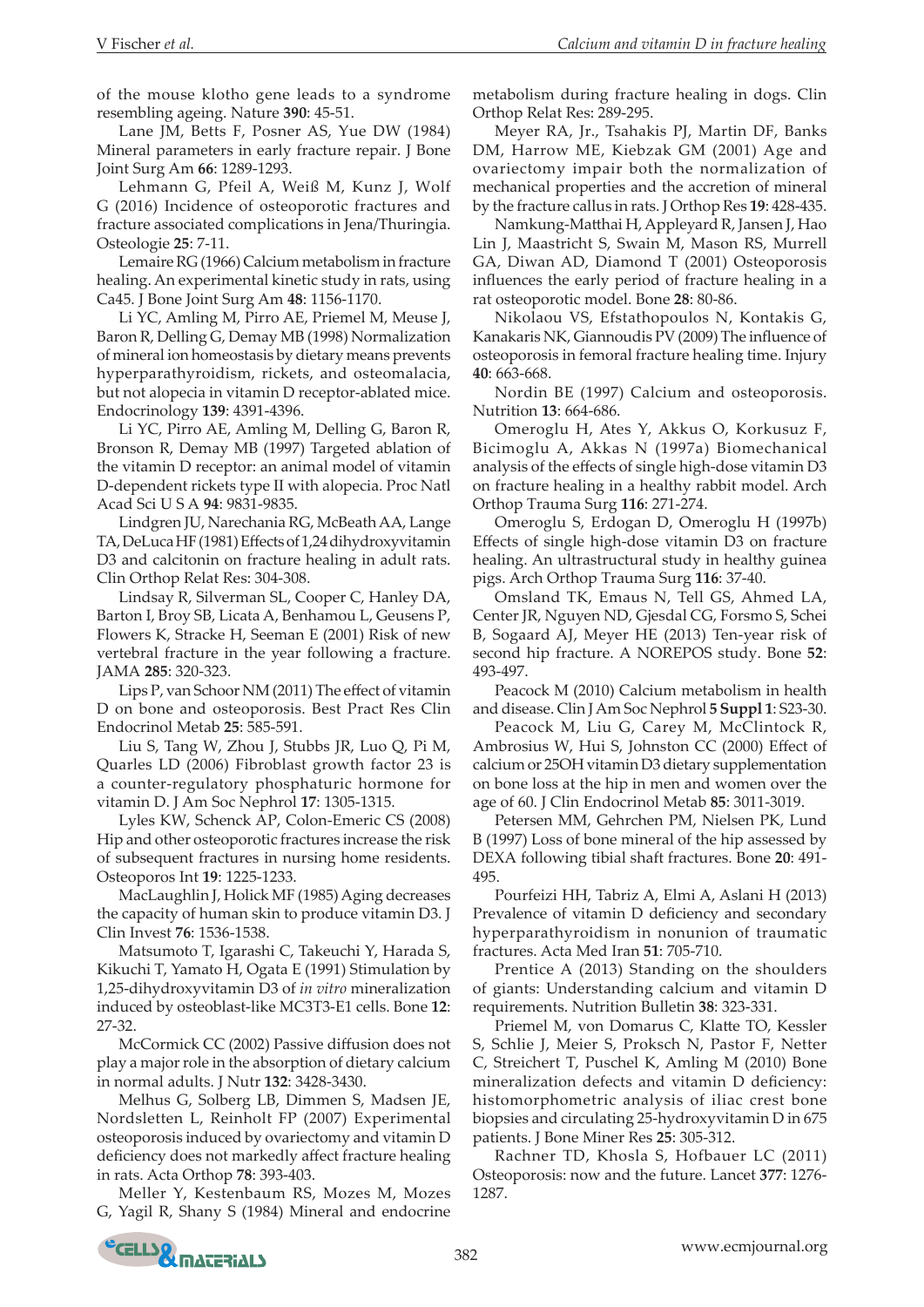Robling AG, Castillo AB, Turner CH (2006) Biomechanical and molecular regulation of bone remodeling. Annu Rev Biomed Eng **8**: 455-498.

Ryg J, Rejnmark L, Overgaard S, Brixen K, Vestergaard P (2009) Hip fracture patients at risk of second hip fracture: a nationwide population-based cohort study of 169,145 cases during 1977-2001. J Bone Miner Res **24**: 1299-1307.

Sawalha S, Parker MJ (2012) Characteristics and outcome in patients sustaining a second contralateral fracture of the hip. J Bone Joint Surg Br **94**: 102-106.

Schilling S (2012) Epidemic vitamin D deficiency among patients in an elderly care rehabilitation facility. Dtsch Arztebl Int **109**: 33-38.

Schinke T, Schilling AF, Baranowsky A, Seitz S, Marshall RP, Linn T, Blaeker M, Huebner AK, Schulz A, Simon R, Gebauer M, Priemel M, Kornak U, Perkovic S, Barvencik F, Beil FT, Del Fattore A, Frattini A, Streichert T, Pueschel K, Villa A, Debatin KM, Rueger JM, Teti A, Zustin J, Sauter G, Amling M (2009) Impaired gastric acidification negatively affects calcium homeostasis and bone mass. Nat Med **15**: 674-681.

Shimada T, Kakitani M, Yamazaki Y, Hasegawa H, Takeuchi Y, Fujita T, Fukumoto S, Tomizuka K, Yamashita T (2004) Targeted ablation of Fgf23 demonstrates an essential physiological role of FGF23 in phosphate and vitamin D metabolism. J Clin Invest **113**: 561-568.

Shimada T, Mizutani S, Muto T, Yoneya T, Hino R, Takeda S, Takeuchi Y, Fujita T, Fukumoto S, Yamashita T (2001) Cloning and characterization of FGF23 as a causative factor of tumor-induced osteomalacia. Proc Natl Acad Sci U S A **98**: 6500-6505.

Sprague S, Petrisor B, Scott T, Devji T, Phillips M, Spurr H, Bhandari M, Slobogean GP (2016) What is the role of vitamin D supplementation in acute fracture patients? A systematic review and meta-analysis of thep of hypovitaminosis D and supplementation efficacy. J Orthop Trauma **30**: 53-63.

Suda T, Takahashi N, Udagawa N, Jimi E, Gillespie MT, Martin TJ (1999) Modulation of osteoclast differentiation and function by the new members of the tumor necrosis factor receptor and ligand families. Endocr Rev **20**: 345-357.

Sun MH, Leung KS, Zheng YP, Huang YP, Wang LK, Qin L, Leung AH, Chow SK, Cheung WH (2012) Three-dimensional high frequency power Doppler ultrasonography for the assessment of microvasculature during fracture healing in a rat model. J Orthop Res **30**: 137-143.

Tabatabaei-Malazy O, Salari P, Khashayar P, Larijani B (2017) New horizons in treatment of osteoporosis. Daru **25**: 2. DOI: 10.1186/s40199-017- 0167-z.

Tang BM, Eslick GD, Nowson C, Smith C, Bensoussan A (2007) Use of calcium or calcium in combination with vitamin D supplementation to prevent fractures and bone loss in people aged 50 years and older: a meta-analysis. Lancet **370**: 657-666.

Ulivieri FM, Bossi E, Azzoni R, Ronzani C, Trevisan C, Montesano A, Ortolani S (1990) Quantification by dual photonabsorptiometry of local bone loss after fracture. Clin Orthop Relat Res: 291-296.

Urakawa I, Yamazaki Y, Shimada T, Iijima K, Hasegawa H, Okawa K, Fujita T, Fukumoto S, Yamashita T (2006) Klotho converts canonical FGF receptor into a specific receptor for FGF23. Nature **444**: 770-774.

van der Poest Clement E, van der Wiel H, Patka P, Roos JC, Lips P (1999) Long-term consequences of fracture of the lower leg: cross-sectional study and long-term longitudinal follow-up of bone mineral density in the hip after fracture of lower leg. Bone **24**: 131-134.

Van der Wiel HE, Lips P, Nauta J, Patka P, Haarman HJ, Teule GJ (1994) Loss of bone in the proximal part of the femur following unstable fractures of the leg. J Bone Joint Surg Am **76**: 230-236.

van Driel M, Koedam M, Buurman CJ, Hewison M, Chiba H, Uitterlinden AG, Pols HA, van Leeuwen JP (2006) Evidence for auto/paracrine actions of vitamin D in bone: 1alpha-hydroxylase expression and activity in human bone cells. FASEB J **20**: 2417- 2419.

van Leeuwen JP, Pols HA, Schilte JP, Visser TJ, Birkenhager JC (1991) Modulation by epidermal growth factor of the basal 1,25(OH)2D3 receptor level and the heterologous up-regulation of the 1,25(OH)2D3 receptor in clonal osteoblast-like cells. Calcif Tissue Int **49**: 35-42.

Veitch SW, Findlay SC, Hamer AJ, Blumsohn A, Eastell R, Ingle BM (2006) Changes in bone mass and bone turnover following tibial shaft fracture. Osteoporos Int **17**: 364-372.

von Domarus C, Brown J, Barvencik F, Amling M, Pogoda P (2011) How much vitamin D do we need for skeletal health? Clin Orthop Relat Res **469**: 3127- 3133.

von Ruden C, Augat P (2016) Failure of fracture fixation in osteoporotic bone. Injury **47 Suppl 2**: S3- S10.

Wakimoto P, Block G (2001) Dietary intake, dietary patterns, and changes with age: an epidemiological perspective. J Gerontol A Biol Sci Med Sci 56 Spec No **2**: 65-80.

Wang JW, Li W, Xu SW, Yang DS, Wang Y, Lin M, Zhao GF (2005) Osteoporosis influences the middle and late periods of fracture healing in a rat osteoporotic model. Chin J Traumatol **8**: 111-116.

Wang Y, Zhu J, DeLuca HF (2014) Identification of the vitamin D receptor in osteoblasts and chondrocytes but not osteoclasts in mouse bone. J Bone Miner Res **29**: 685-692.

Warensjo E, Byberg L, Melhus H, Gedeborg R, Mallmin H, Wolk A, Michaelsson K (2011) Dietary calcium intake and risk of fracture and osteoporosis: prospective longitudinal cohort study. BMJ **342**: DOI: 10.1136/bmj.d1473.

Warner SJ, Garner MR, Nguyen JT, Lorich DG (2016) Perioperative vitamin D levels correlate with

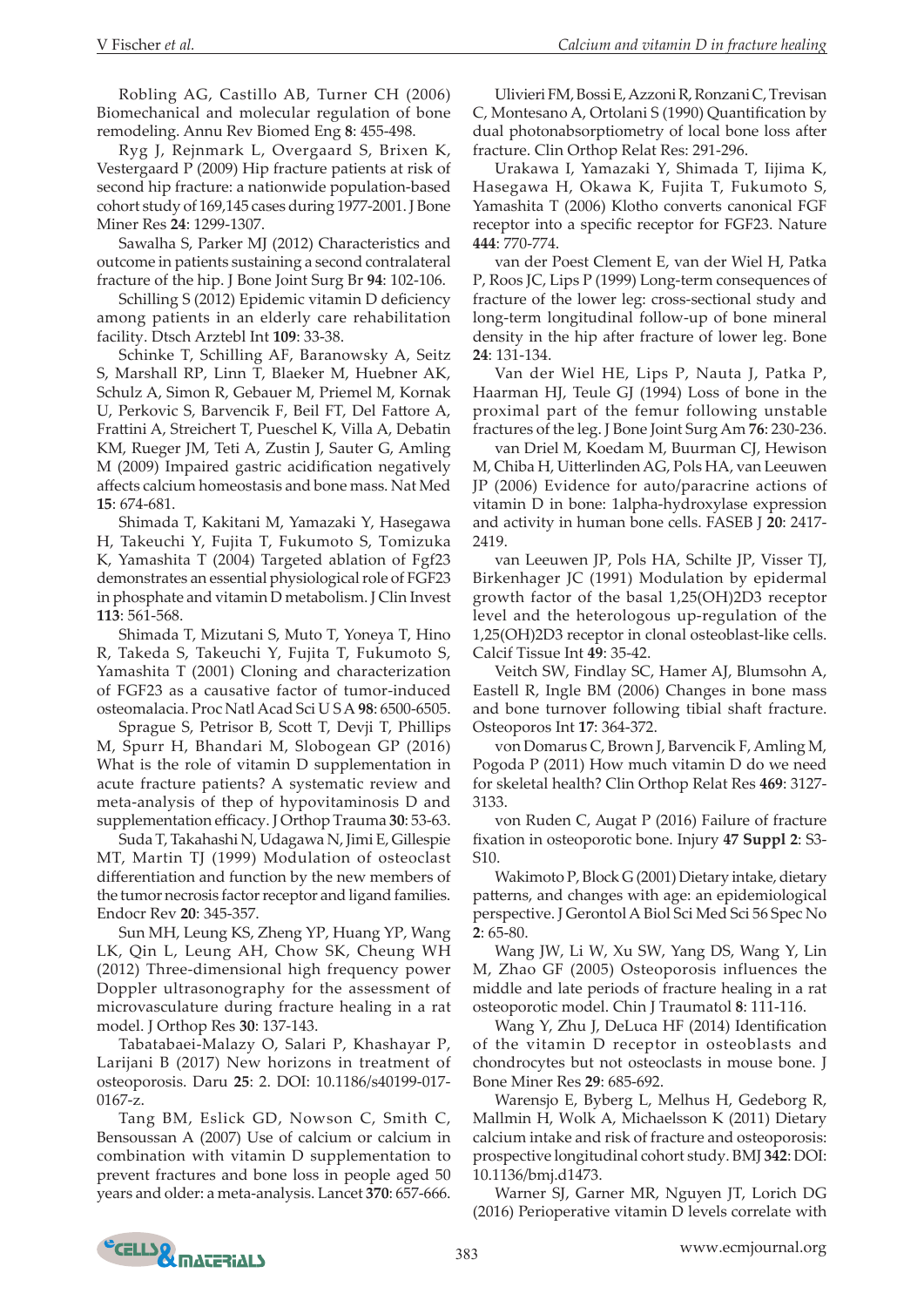clinical outcomes after ankle fracture fixation. Arch Orthop Trauma Surg **136**: 339-344.

Weaver J, Sajjan S, Lewiecki EM, Harris ST (2017) Diagnosis and treatment of osteoporosis before and after fracture: a side-by-side analysis of commercially insured and medicare advantage osteoporosis patients. J Manag Care Spec Pharm **23**: 735-744.

Webb AR, Kline L, Holick MF (1988) Influence of season and latitude on the cutaneous synthesis of vitamin D3: exposure to winter sunlight in Boston and Edmonton will not promote vitamin D3 synthesis in human skin. J Clin Endocrinol Metab **67**: 373-378.

Weber TJ, Liu S, Indridason OS, Quarles LD (2003) Serum FGF23 levels in normal and disordered phosphorus homeostasis. J Bone Miner Res **18**: 1227- 1234.

Wehrle E, Liedert A, Heilmann A, Wehner T, Bindl R, Fischer L, Haffner-Luntzer M, Jakob F, Schinke T, Amling M, Ignatius A (2015) The impact of lowmagnitude high-frequency vibration on fracture healing is profoundly influenced by the oestrogen status. Dis Model Mech **8**: 93-104.

Westlin NE (1974) Loss of bone mineral after Colles' fracture. Clin Orthop Relat Res: 194-199.

Woeckel VJ, Alves RD, Swagemakers SM, Eijken M, Chiba H, van der Eerden BC, van Leeuwen JP (2010) 1Alpha,25-(OH)2D3 acts in the early phase of osteoblast differentiation to enhance mineralization *via* accelerated production of mature matrix vesicles. J Cell Physiol **225**: 593-600.

Wright NC, Looker AC, Saag KG, Curtis JR, Delzell ES, Randall S, Dawson-Hughes B (2014) The recent prevalence of osteoporosis and low bone mass in the United States based on bone mineral density at the femoral neck or lumbar spine. J Bone Miner Res **29**: 2520-2526.

Xu H, Duan J, Ning D, Li J, Liu R, Yang R, Jiang JX, Shang P (2014) Role of Wnt signaling in fracture healing. BMB Rep **47**: 666-672.

Xu SW, Wang JW, Li W, Wang Y, Zhao GF (2004) [Osteoporosis impairs fracture healing of tibia in a rat osteoporotic model]. Zhonghua Yi Xue Za Zhi **84**: 1205-1209.

Yamada Y, Ando F, Niino N, Shimokata H (2005) Association of polymorphisms of the androgen receptor and klotho genes with bone mineral density in Japanese women. J Mol Med (Berl) **83**: 50-57.

Yamazaki Y, Okazaki R, Shibata M, Hasegawa Y, Satoh K, Tajima T, Takeuchi Y, Fujita T, Nakahara K, Yamashita T, Fukumoto S (2002) Increased circulatory level of biologically active full-length FGF-23 in patients with hypophosphatemic rickets/ osteomalacia. J Clin Endocrinol Metab **87**: 4957-4960.

Yu-Yahiro JA, Michael RH, Dubin NH, Fox KM, Sachs M, Hawkes WG, Hebel JR, Zimmerman SI, Shapiro J, Magaziner J (2001) Serum and urine markers of bone metabolism during the year after hip fracture. J Am Geriatr Soc **49**: 877-883.

Zarei A, Morovat A, Javaid K, Brown CP (2016) Vitamin D receptor expression in human bone

tissue and dose-dependent activation in resorbing osteoclasts. Bone Res **4**: 16030. DOI: 10.1038/ boneres.2016.30.

Zarrabeitia MT, Hernandez JL, Valero C, Zarrabeitia AL, Ortiz F, Gonzalez-Macias J, Riancho JA (2007) Klotho gene polymorphism and male bone mass. Calcif Tissue Int **80**: 10-14.

Zhao JG, Zeng XT, Wang J, Liu L (2017) Association between calcium or vitamin D supplementation and fracture incidence in community-dwelling older adults:a systematic review and meta-analysis. JAMA **318**: 2466-2482.

Zura R, Xiong Z, Einhorn T, Watson JT, Ostrum RF, Prayson MJ, Della Rocca GJ, Mehta S, McKinley T, Wang Z, Steen RG (2016) Epidemiology of fracture nonunion in 18 human bones. JAMA Surg **151**: e162775. DOI: 10.1001/jamasurg.2016.2775.

## **Web reference**

**1 .** https://www.asbmr.org/ ASBMRStatementsDetail/recent-jama-studyquestioning-benefits-of-vitamin- [06-06-2018]

#### **Discussion with Reviewer**

**Richard Stange**: It would be of interest to know about fracture healing during pregnancy. Probably a rare event, but a challenging situation.

**Authors**: Due to increasing calcium needs required for the foetus skeletal development and to meet their own calcium needs, pregnant females must provide a sufficient amount of 1000 mg of calcium per day (Kovacs, 2014, additional reference). This calcium demand is nearly met by an increase in calcium absorption efficiency of around 50 % starting from the third month (Kovacs and Kronenberg, 1997; Kovacs, 2011, additional references). However, the maternal skeleton also serves as a calcium reservoir. Clinical studies report increased levels of bone resorption markers and marginally reduced bone mass in pregnant as compared to non-pregnant females. However, osteoporosis and fractures rarely occur during pregnancy (Kovacs, 2011; Purdie *et al.*, 1988; Moller *et al.*, 2012, additional references). Herath *et al.* (2017) report in a retro-prospective study that out of 114,673 pregnant females 33 sustain a fracture, with an ankle fracture as the most common one. Nevertheless, during conditions of additional calcium demand, as in the case of a fracture event plus insufficient calcium and vitamin D supply, bone resorption and bone loss might be increased. Based on previous findings (Fischer *et al.*, 2017), it can be assumed that during fracture healing of pregnant females with additional calcium and/or vitamin D deficiency, the calcium needed for foetal development and fracture callus mineralisation might be increasingly mobilised from the intact skeleton through an